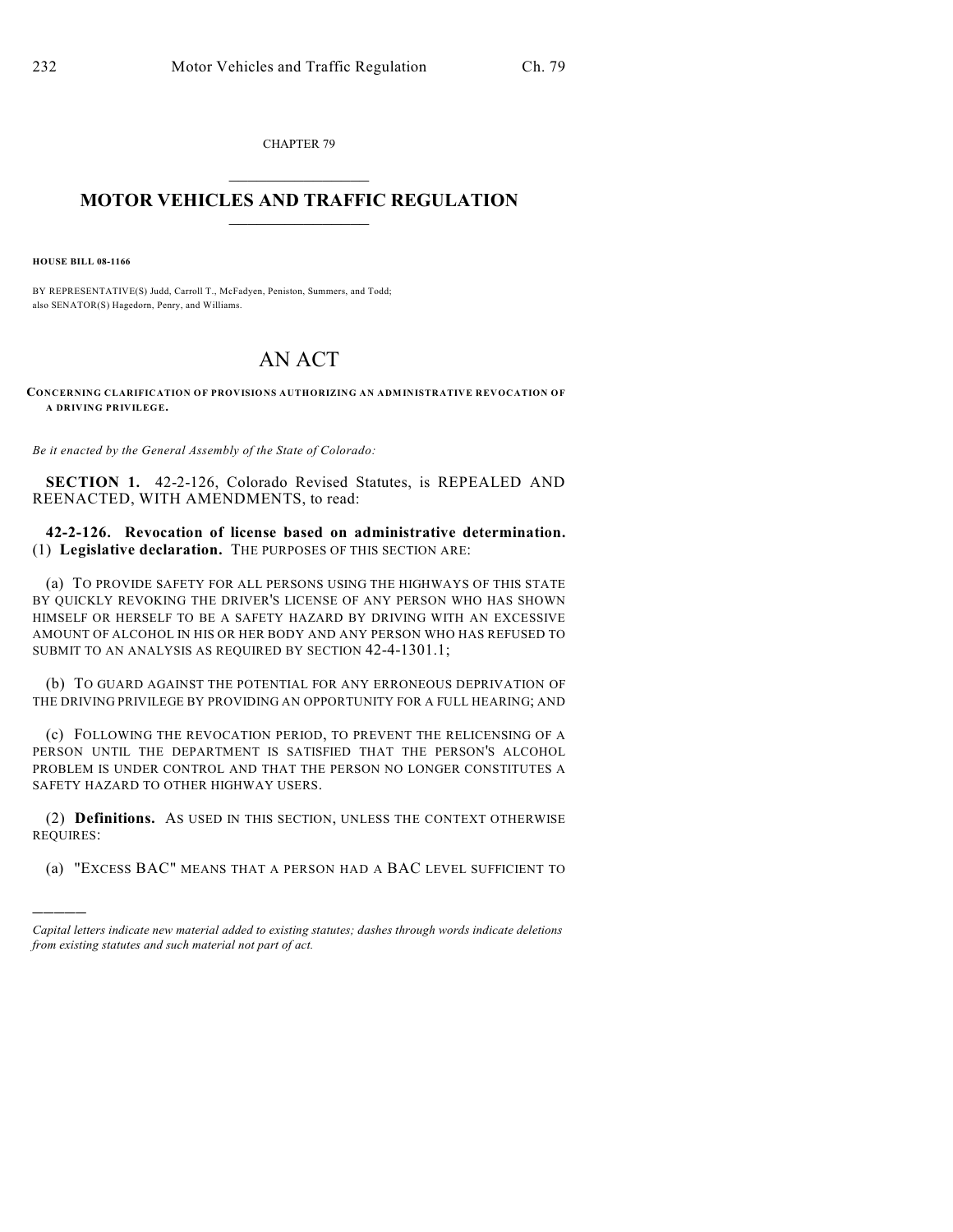SUBJECT THE PERSON TO A LICENSE REVOCATION FOR EXCESS BAC 0.08, EXCESS BAC UNDERAGE, EXCESS BAC CDL, OR EXCESS BAC UNDERAGE CDL.

(b) "EXCESS BAC 0.08" MEANS THAT A PERSON DROVE A VEHICLE IN THIS STATE WHEN THE PERSON'S BAC WAS 0.08 OR MORE AT THE TIME OF DRIVING OR WITHIN TWO HOURS AFTER DRIVING.

(c) "EXCESS BAC CDL" MEANS THAT A PERSON DROVE A COMMERCIAL MOTOR VEHICLE IN THIS STATE WHEN THE PERSON'S BAC WAS 0.04 OR MORE AT THE TIME OF DRIVING OR AT ANY TIME THEREAFTER.

(d) "EXCESS BAC UNDERAGE" MEANS THAT A PERSON WAS UNDER THE AGE OF TWENTY-ONE YEARS AND THE PERSON DROVE A VEHICLE IN THIS STATE WHEN THE PERSON'S BAC WAS IN EXCESS OF 0.02 BUT LESS THAN 0.08 AT THE TIME OF DRIVING OR WITHIN TWO HOURS AFTER DRIVING.

(e) "EXCESS BAC UNDERAGE CDL" MEANS THAT A PERSON WAS UNDER THE AGE OF TWENTY-ONE YEARS AND THE PERSON DROVE A COMMERCIAL MOTOR VEHICLE IN THIS STATE WHEN THE PERSON'S BAC WAS IN EXCESS OF 0.02 BUT LESS THAN 0.04 AT THE TIME OF DRIVING OR AT ANY TIME THEREAFTER.

(f) "HEARING OFFICER" MEANS THE EXECUTIVE DIRECTOR OF THE DEPARTMENT OR AN AUTHORIZED REPRESENTATIVE DESIGNATED BY THE EXECUTIVE DIRECTOR.

(g) "LICENSE" INCLUDES DRIVING PRIVILEGE.

(h) "REFUSAL" MEANS REFUSING TO TAKE OR COMPLETE, OR TO COOPERATE IN THE COMPLETING OF, A TEST OF THE PERSON'S BLOOD, BREATH, SALIVA, OR URINE AS REQUIRED BY SECTION 18-3-106 (4) OR 18-3-205 (4), C.R.S., OR SECTION 42-4-1301.1 (2).

(i) "RESPONDENT" MEANS A PERSON WHO IS THE SUBJECT OF A HEARING UNDER THIS SECTION.

(3) **Revocation of license.** (a) **Excess BAC 0.08.** (I) THE DEPARTMENT SHALL REVOKE THE LICENSE OF A PERSON FOR EXCESS BAC 0.08 FOR THREE MONTHS FOR A FIRST VIOLATION AND FOR ONE YEAR FOR A SECOND OR SUBSEQUENT VIOLATION.

(II) (A) NOTWITHSTANDING THE PROVISIONS OF SUBPARAGRAPH (I) OF THIS PARAGRAPH (a), A PERSON TWENTY-ONE YEARS OF AGE OR OLDER AT THE TIME OF THE VIOLATION WHOSE LICENSE IS REVOKED FOR A FIRST OFFENSE UNDER SUBPARAGRAPH (I) OF THIS PARAGRAPH (a) MAY REQUEST THAT, IN LIEU OF THE THREE-MONTH REVOCATION, THE PERSON'S LICENSE BE REVOKED FOR A PERIOD OF NOT LESS THAN THIRTY DAYS, TO BE FOLLOWED BY A SUSPENSION PERIOD OF SUCH LENGTH THAT THE TOTAL PERIOD OF REVOCATION AND SUSPENSION EQUALS SIX MONTHS. IF THE HEARING OFFICER APPROVES THE REQUEST, THE HEARING OFFICER MAY GRANT THE PERSON A PROBATIONARY LICENSE THAT MAY BE USED ONLY FOR THE REASONS PROVIDED IN SECTION 42-2-127 (14) (a). IF THE PERSON IS A PERSISTENT DRUNK DRIVER, AS DEFINED IN SECTION 42-1-102 (68.5), THE PROBATIONARY LICENSE SHALL BE CONDITIONED ON THE USE OF AN APPROVED IGNITION INTERLOCK DEVICE, AS DEFINED IN SECTION 42-2-132.5 (7) (a). THE TIME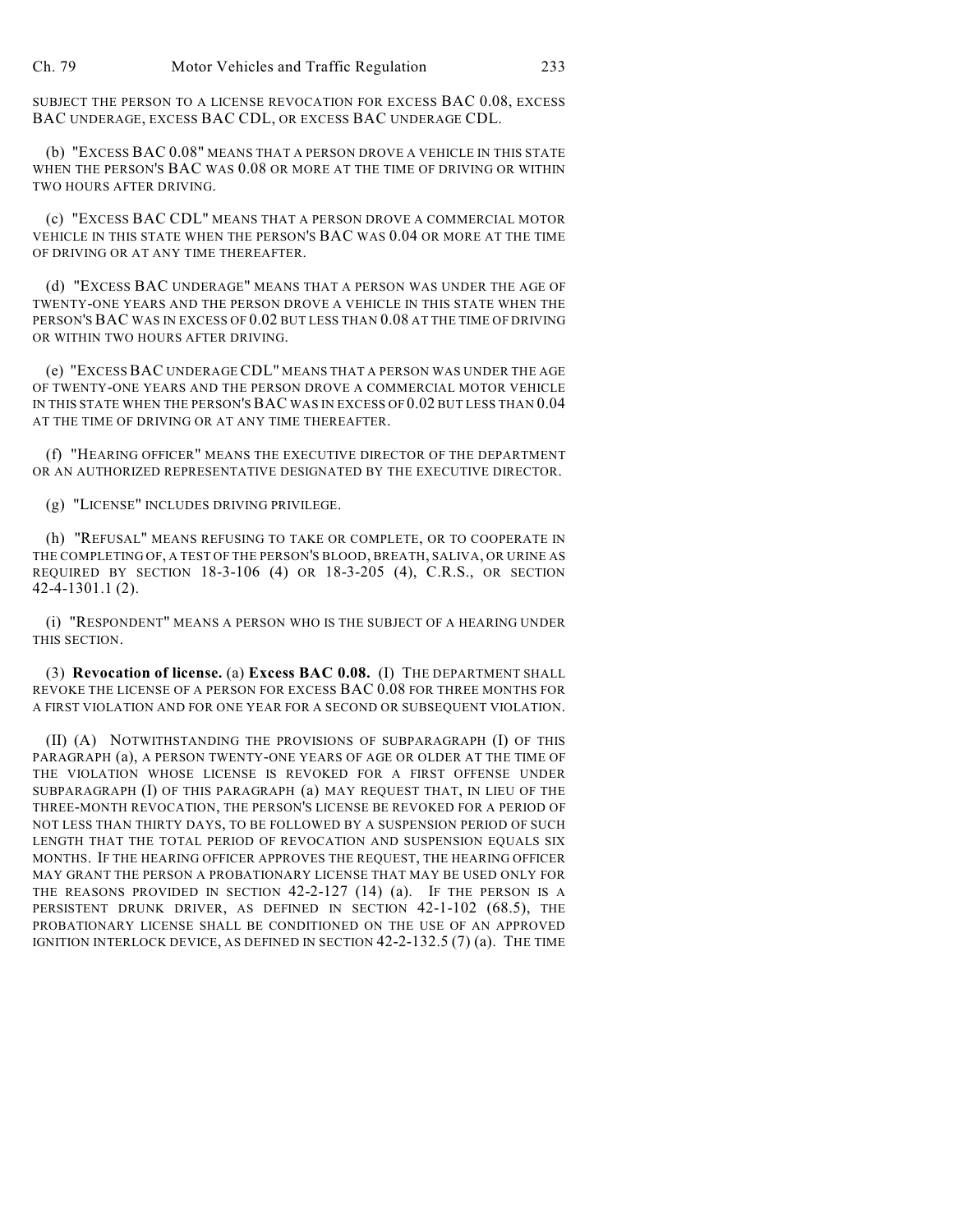SERVED UNDER A PROBATIONARY LICENSE SHALL NOT BE CREDITED AGAINST ANY MANDATORY INTERLOCK RESTRICTION IMPOSED PURSUANT TO SECTION 42-2-132.5.

(B) THE HEARING TO CONSIDER A REQUEST UNDER THIS SUBPARAGRAPH (II) MAY BE HELD AT THE SAME TIME AS THE HEARING HELD UNDER SUBSECTION (8) OF THIS SECTION; EXCEPT THAT A PROBATIONARY LICENSE MAY NOT BECOME EFFECTIVE UNTIL AT LEAST THIRTY DAYS HAVE ELAPSED SINCE THE BEGINNING OF THE REVOCATION PERIOD.

(b) **Excess BAC underage.** (I) THE DEPARTMENT SHALL REVOKE THE LICENSE OF A PERSON FOR EXCESS BAC UNDERAGE FOR THREE MONTHS FOR A FIRST VIOLATION, FOR SIX MONTHS FOR A SECOND VIOLATION, AND FOR ONE YEAR FOR A THIRD OR SUBSEQUENT VIOLATION.

(II) (A) NOTWITHSTANDING THE PROVISIONS OF SUBPARAGRAPH (I) OF THIS PARAGRAPH (b), A PERSON WHOSE LICENSE IS REVOKED FOR A FIRST OFFENSE UNDER SUBPARAGRAPH (I) OF THIS PARAGRAPH (b) AND WHOSE BAC WAS NOT MORE THAN 0.05 MAY REQUEST THAT, IN LIEU OF THE THREE-MONTH REVOCATION, THE PERSON'S LICENSE BE REVOKED FOR A PERIOD OF NOT LESS THAN THIRTY DAYS, TO BE FOLLOWED BY A SUSPENSION PERIOD OF SUCH LENGTH THAT THE TOTAL PERIOD OF REVOCATION AND SUSPENSION EQUALS THREE MONTHS. IF THE HEARING OFFICER APPROVES THE REQUEST, THE HEARING OFFICER MAY GRANT THE PERSON A PROBATIONARY LICENSE THAT MAY BE USED ONLY FOR THE REASONS PROVIDED IN SECTION 42-2-127 (14) (a).

(B) THE HEARING TO CONSIDER A REQUEST UNDER THIS SUBPARAGRAPH (II) MAY BE HELD AT THE SAME TIME AS THE HEARING HELD UNDER SUBSECTION (8) OF THIS SECTION; EXCEPT THAT A PROBATIONARY LICENSE MAY NOT BECOME EFFECTIVE UNTIL AT LEAST THIRTY DAYS HAVE ELAPSED SINCE THE BEGINNING OF THE REVOCATION PERIOD.

(c) **Refusal.** THE DEPARTMENT SHALL REVOKE THE LICENSE OF A PERSON FOR REFUSAL FOR ONE YEAR FOR A FIRST VIOLATION, TWO YEARS FOR A SECOND VIOLATION AND THREE YEARS FOR A THIRD OR SUBSEQUENT VIOLATION; EXCEPT THAT THE PERIOD OF REVOCATION SHALL BE AT LEAST THREE YEARS IF THE PERSON WAS DRIVING A COMMERCIAL MOTOR VEHICLE THAT WAS TRANSPORTING HAZARDOUS MATERIALS AS DEFINED IN SECTION 42-2-402 (7).

(d) **Excess BAC CDL.** THE DEPARTMENT SHALL REVOKE FOR THE DISQUALIFICATION PERIOD PROVIDED IN 49 CFR 383.51 THE COMMERCIAL DRIVING PRIVILEGE OF A PERSON WHO WAS THE HOLDER OF A COMMERCIAL DRIVER'S LICENSE OR WAS DRIVING A COMMERCIAL MOTOR VEHICLE FOR A VIOLATION OF EXCESS BAC 0.08, EXCESS BAC CDL, OR REFUSAL.

(e) **Excess BAC underage CDL.** THE DEPARTMENT SHALL REVOKE THE COMMERCIAL DRIVING PRIVILEGE OF A PERSON FOR EXCESS BAC UNDERAGE CDL FOR THREE MONTHS FOR A FIRST VIOLATION, SIX MONTHS FOR A SECOND VIOLATION, AND ONE YEAR FOR A THIRD OR SUBSEQUENT VIOLATION.

(4) **Multiple restraints and conditions on driving privileges.** (a) (I) EXCEPT AS OTHERWISE PROVIDED IN THIS PARAGRAPH (a), A REVOCATION IMPOSED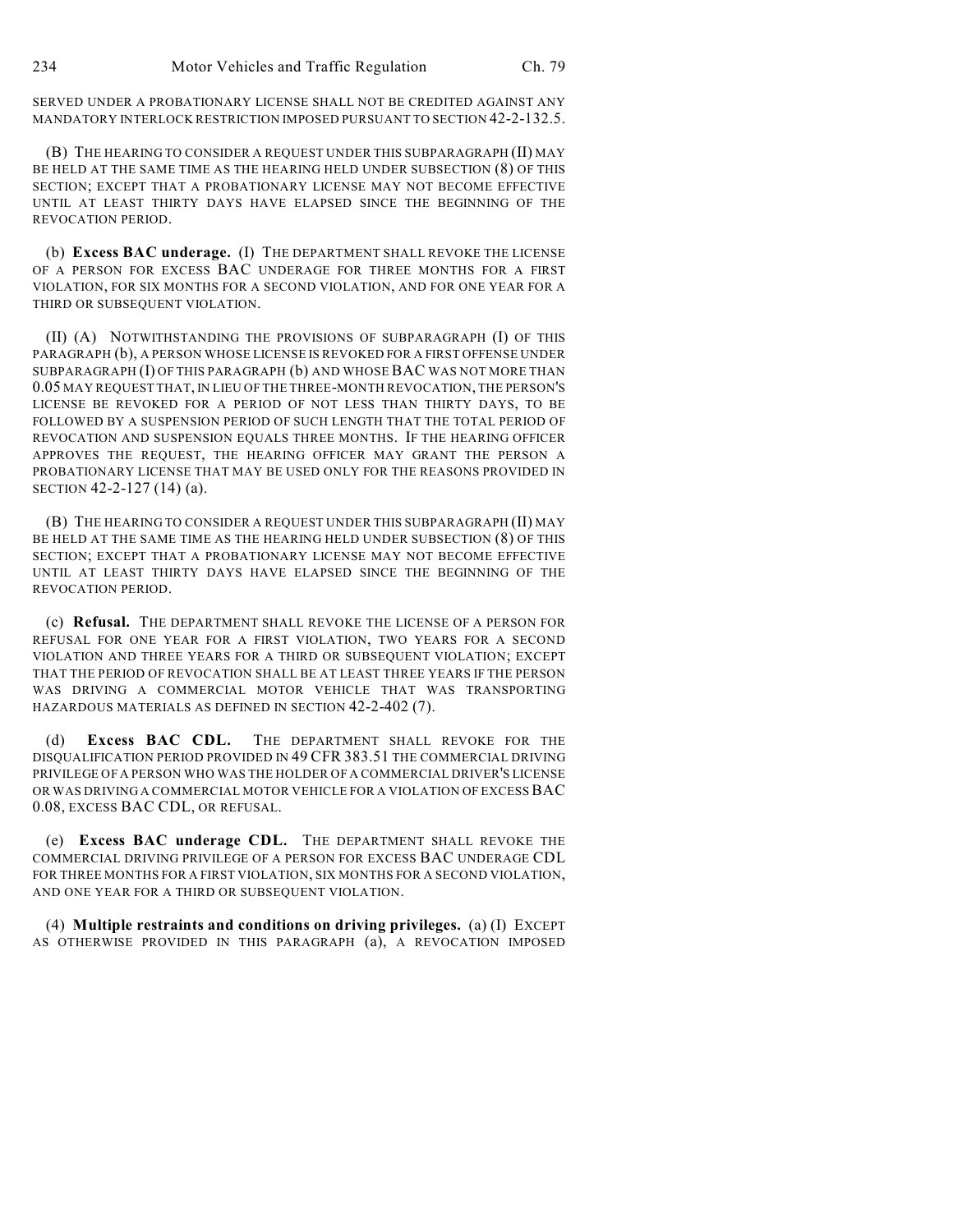PURSUANT TO THIS SECTION SHALL RUN CONSECUTIVELY AND NOT CONCURRENTLY WITH ANY OTHER REVOCATION IMPOSED PURSUANT TO THIS SECTION.

(II) IF A LICENSE IS REVOKED FOR EXCESS BAC AND THE PERSON IS ALSO CONVICTED ON CRIMINAL CHARGES ARISING OUT OF THE SAME OCCURRENCE FOR DUI, DUI PER SE, DWAI, OR UDD, BOTH THE REVOCATION UNDER THIS SECTION AND ANY SUSPENSION, REVOCATION, CANCELLATION, OR DENIAL THAT RESULTS FROM THE CONVICTION SHALL BE IMPOSED, BUT THE PERIODS SHALL RUN CONCURRENTLY, AND THE TOTAL PERIOD OF REVOCATION, SUSPENSION, CANCELLATION, OR DENIAL SHALL NOT EXCEED THE LONGER OF THE TWO PERIODS.

(III) IF A LICENSE IS REVOKED FOR REFUSAL, THE REVOCATION SHALL NOT RUN CONCURRENTLY, IN WHOLE OR IN PART, WITH ANY PREVIOUS OR SUBSEQUENT SUSPENSIONS, REVOCATIONS, OR DENIALS THAT MAY BE PROVIDED FOR BY LAW, INCLUDING BUT NOT LIMITED TO ANY SUSPENSION, REVOCATION, OR DENIAL THAT RESULTS FROM A CONVICTION OF CRIMINAL CHARGES ARISING OUT OF THE SAME OCCURRENCE FOR A VIOLATION OF SECTION 42-4-1301. ANY REVOCATION FOR REFUSAL SHALL NOT PRECLUDE OTHER ACTION THAT THE DEPARTMENT IS REQUIRED TO TAKE IN THE ADMINISTRATION OF THIS TITLE.

(IV) THE REVOCATION OF THE COMMERCIAL DRIVING PRIVILEGE UNDER EXCESS BAC CDL MAY RUN CONCURRENTLY WITH ANOTHER REVOCATION PURSUANT TO THIS SECTION ARISING OUT OF THE SAME INCIDENT.

(b) (I) THE PERIODS OF REVOCATION SPECIFIED IN SUBSECTION (3) OF THIS SECTION ARE INTENDED TO BE MINIMUM PERIODS OF REVOCATION FOR THE DESCRIBED CONDUCT. A LICENSE SHALL NOT BE RESTORED UNDER ANY CIRCUMSTANCES, AND A PROBATIONARY LICENSE SHALL NOT BE ISSUED, DURING THE REVOCATION PERIOD.

(II) NOTWITHSTANDING THE PROVISIONS OF SUBPARAGRAPH (I) OF THIS PARAGRAPH (b), A PERSON WHOSE PRIVILEGE TO DRIVE A COMMERCIAL MOTOR VEHICLE HAS BEEN REVOKED BECAUSE OF EXCESS BAC CDL AND WHO WAS TWENTY-ONE YEARS OF AGE OR OLDER AT THE TIME OF THE OFFENSE MAY APPLY FOR A DRIVER'S LICENSE OF ANOTHER CLASS OR TYPE AS LONG AS THERE IS NO OTHER STATUTORY REASON TO DENY THE PERSON A LICENSE. THE DEPARTMENT MAY NOT ISSUE THE PERSON A PROBATIONARY LICENSE THAT WOULD AUTHORIZE THE PERSON TO OPERATE A COMMERCIAL MOTOR VEHICLE.

(c) UPON THE EXPIRATION OF THE PERIOD OF REVOCATION UNDER THIS SECTION, IF A PERSON'S LICENSE IS STILL SUSPENDED ON OTHER GROUNDS, THE PERSON MAY SEEK A PROBATIONARY LICENSE AS AUTHORIZED BY SECTION 42-2-127 (14) SUBJECT TO THE REQUIREMENTS OF PARAGRAPH (d) OF THIS SUBSECTION (4).

(d) (I) FOLLOWING A LICENSE REVOCATION, THE DEPARTMENT SHALL NOT ISSUE A NEW LICENSE OR OTHERWISE RESTORE THE DRIVING PRIVILEGE UNLESS THE DEPARTMENT IS SATISFIED, AFTER AN INVESTIGATION OF THE CHARACTER, HABITS, AND DRIVING ABILITY OF THE PERSON, THAT IT WILL BE SAFE TO GRANT THE PRIVILEGE OF DRIVING A MOTOR VEHICLE ON THE HIGHWAYS TO THE PERSON; EXCEPT THAT THE DEPARTMENT MAY NOT REQUIRE A PERSON TO UNDERGO SKILLS OR KNOWLEDGE TESTING PRIOR TO ISSUANCE OF A NEW LICENSE OR RESTORATION OF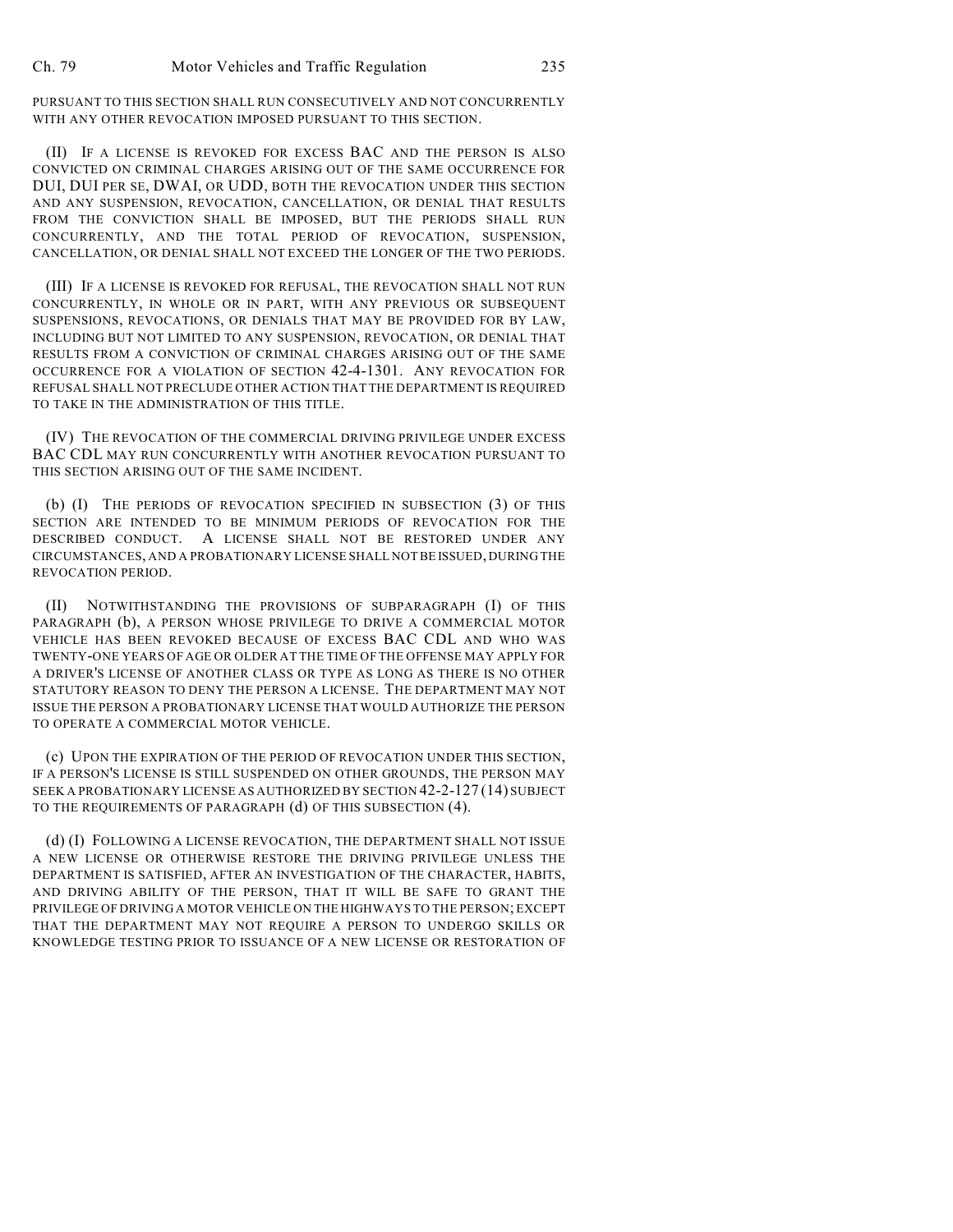THE PERSON'S DRIVING PRIVILEGE IF THE PERSON'S LICENSE WAS REVOKED FOR A FIRST VIOLATION OF EXCESS BAC 0.08 OR EXCESS BAC UNDERAGE.

(II) (A) IF A PERSON WAS DETERMINED TO BE DRIVING WITH EXCESS BAC AND THE PERSON HAD A BAC THAT WAS 0.17 OR MORE OR IF THE PERSON'S DRIVING RECORD OTHERWISE INDICATES A DESIGNATION AS A PERSISTENT DRUNK DRIVER AS DEFINED IN SECTION 42-1-102 (68.5), THE DEPARTMENT SHALL REQUIRE THE PERSON TO COMPLETE A LEVEL II ALCOHOL AND DRUG EDUCATION AND TREATMENT PROGRAM CERTIFIED BY THE DIVISION OF ALCOHOL AND DRUG ABUSE PURSUANT TO SECTION 42-4-1301.3 AS A CONDITION TO RESTORING DRIVING PRIVILEGES TO THE PERSON AND, UPON THE RESTORATION OF DRIVING PRIVILEGES, SHALL REQUIRE THE PERSON TO HOLD A RESTRICTED LICENSE REQUIRING THE USE OF AN IGNITION INTERLOCK DEVICE PURSUANT TO SECTION 42-2-132.5 (1) (b.5).

(B) IF A PERSON SEEKING REINSTATEMENT IS REQUIRED TO COMPLETE, BUT HAS NOT YET COMPLETED, A LEVEL II ALCOHOL AND DRUG EDUCATION AND TREATMENT PROGRAM, THE PERSON SHALL FILE WITH THE DEPARTMENT PROOF OF CURRENT ENROLLMENT IN A LEVEL II ALCOHOL AND DRUG EDUCATION AND TREATMENT PROGRAM CERTIFIED BY THE DIVISION OF ALCOHOL AND DRUG ABUSE PURSUANT TO SECTION 42-4-1301.3, ON A FORM APPROVED BY THE DEPARTMENT.

(5) **Actions of law enforcement officer.** (a) IF A LAW ENFORCEMENT OFFICER HAS PROBABLE CAUSE TO BELIEVE THAT A PERSON SHOULD BE SUBJECT TO LICENSE REVOCATION FOR EXCESSBAC OR REFUSAL, THE LAW ENFORCEMENT OFFICER SHALL FORWARD TO THE DEPARTMENT AN AFFIDAVIT CONTAINING INFORMATION RELEVANT TO THE LEGAL ISSUES AND FACTS THAT SHALL BE CONSIDERED BY THE DEPARTMENT TO DETERMINE WHETHER THE PERSON'S LICENSE SHOULD BE REVOKED AS PROVIDED IN SUBSECTION (3) OF THIS SECTION. THE EXECUTIVE DIRECTOR OF THE DEPARTMENT SHALL SPECIFY TO LAW ENFORCEMENT AGENCIES THE FORM OF THE AFFIDAVIT TO BE USED UNDER THIS PARAGRAPH (a) AND THE TYPES OF INFORMATION NEEDED IN THE AFFIDAVIT AND MAY SPECIFY ANY ADDITIONAL DOCUMENTS OR COPIES OF DOCUMENTS NEEDED BY THE DEPARTMENT TO MAKE ITS DETERMINATION IN ADDITION TO THE AFFIDAVIT. THE AFFIDAVIT SHALL BE DATED, SIGNED, AND SWORN TO BY THE LAW ENFORCEMENT OFFICER UNDER PENALTY OF PERJURY, BUT NEED NOT BE NOTARIZED OR SWORN TO BEFORE ANY OTHER PERSON.

(b) (I) A LAW ENFORCEMENT OFFICER, ON BEHALF OF THE DEPARTMENT, SHALL PERSONALLY SERVE A NOTICE OF REVOCATION ON A PERSON WHO IS STILL AVAILABLE TO THE LAW ENFORCEMENT OFFICER IF THE LAW ENFORCEMENT OFFICER DETERMINES THAT, BASED ON A REFUSAL OR ON TEST RESULTS AVAILABLE TO THE LAW ENFORCEMENT OFFICER, THE PERSON'S LICENSE IS SUBJECT TO REVOCATION FOR EXCESS BAC OR REFUSAL.

(II) WHEN A LAW ENFORCEMENT OFFICER SERVES A NOTICE OF REVOCATION, THE LAW ENFORCEMENT OFFICER SHALL TAKE POSSESSION OF ANY DRIVER'S LICENSE ISSUED BY THIS STATE OR ANY OTHER STATE THAT THE PERSON HOLDS. WHEN THE LAW ENFORCEMENT OFFICER TAKES POSSESSION OF A VALID DRIVER'S LICENSE ISSUED BY THIS STATE OR ANY OTHER STATE, THE LAW ENFORCEMENT OFFICER, ACTING ON BEHALF OF THE DEPARTMENT, SHALL ISSUE A TEMPORARY PERMIT THAT IS VALID FOR SEVEN DAYS AFTER THE DATE OF ISSUANCE.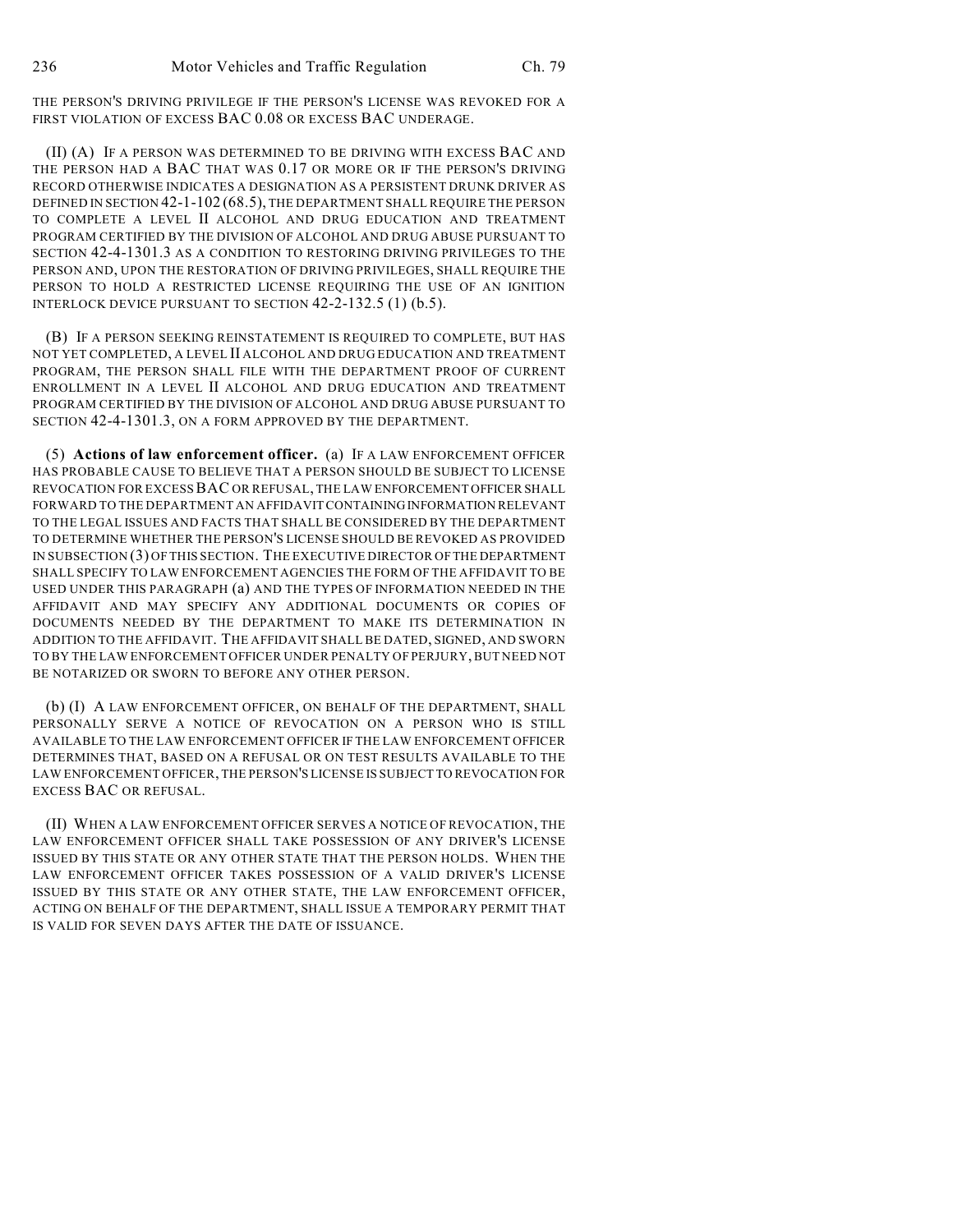(III) A COPY OF THE COMPLETED NOTICE OF REVOCATION FORM, A COPY OF ANY COMPLETED TEMPORARY PERMIT FORM, AND ANY DRIVER'S, MINOR DRIVER'S, OR TEMPORARY DRIVER'S LICENSE OR ANY INSTRUCTION PERMIT TAKEN INTO POSSESSION UNDER THIS SECTION SHALL BE FORWARDED TO THE DEPARTMENT BY THE LAW ENFORCEMENT OFFICER ALONG WITH AN AFFIDAVIT AS DESCRIBED IN PARAGRAPH (a) OF THIS SUBSECTION (5) AND ANY ADDITIONAL DOCUMENTS OR COPIES OF DOCUMENTS AS DESCRIBED IN SAID PARAGRAPH (a).

(IV) THE DEPARTMENT SHALL PROVIDE TO LAW ENFORCEMENT AGENCIES FORMS FOR NOTICE OF REVOCATION AND FOR TEMPORARY PERMITS. THE LAW ENFORCEMENT AGENCIES SHALL USE THE FORMS FOR THE NOTICE OF REVOCATION AND FOR TEMPORARY PERMITS AND SHALL FOLLOW THE FORM AND PROVIDE THE INFORMATION FOR AFFIDAVITS AS PROVIDED BY THE DEPARTMENT PURSUANT TO PARAGRAPH (a) OF THIS SUBSECTION (5).

(V) A LAW ENFORCEMENT OFFICER SHALL NOT ISSUE A TEMPORARY PERMIT TO A PERSON WHO IS ALREADY DRIVING WITH A TEMPORARY PERMIT ISSUED PURSUANT TO SUBPARAGRAPH (II) OF THIS PARAGRAPH (b).

(6) **Initial determination and notice of revocation.** (a) UPON RECEIPT OF AN AFFIDAVIT OF A LAW ENFORCEMENT OFFICER AND THE RELEVANT DOCUMENTS REQUIRED BY PARAGRAPH (a) OF SUBSECTION (5) OF THIS SECTION, THE DEPARTMENT SHALL DETERMINE WHETHER THE PERSON'S LICENSE SHOULD BE REVOKED UNDER SUBSECTION (3) OF THIS SECTION. THE DETERMINATION SHALL BE BASED UPON THE INFORMATION CONTAINED IN THE AFFIDAVIT AND THE RELEVANT DOCUMENTS SUBMITTED TO THE DEPARTMENT, AND THE DETERMINATION SHALL BE FINAL UNLESS A HEARING IS REQUESTED AND HELD AS PROVIDED IN SUBSECTION (8) OF THIS SECTION. THE DETERMINATION OF THESE FACTS BY THE DEPARTMENT IS INDEPENDENT OF THE DETERMINATION OF A COURT OF THE SAME OR SIMILAR FACTS IN THE ADJUDICATION OF ANY CRIMINAL CHARGES ARISING OUT OF THE SAME OCCURRENCE. THE DISPOSITION OF THE CRIMINAL CHARGES SHALL NOT AFFECT ANY REVOCATION UNDER THIS SECTION.

(b) (I) IF THE DEPARTMENT DETERMINES THAT THE PERSON IS SUBJECT TO LICENSE REVOCATION, THE DEPARTMENT SHALL ISSUE A NOTICE OF REVOCATION IF A NOTICE HAS NOT ALREADY BEEN SERVED UPON THE PERSON BY THE LAW ENFORCEMENT OFFICER AS PROVIDED IN PARAGRAPH (b) OF SUBSECTION (5) OF THIS SECTION. A NOTICE OF REVOCATION SHALL CLEARLY SPECIFY THE REASON AND STATUTORY GROUNDS FOR THE REVOCATION, THE EFFECTIVE DATE OF THE REVOCATION, THE RIGHT OF THE PERSON TO REQUEST A HEARING, THE PROCEDURE FOR REQUESTING A HEARING, AND THE DATE BY WHICH A REQUEST FOR A HEARING MUST BE MADE.

(II) IN SENDING A NOTICE OF REVOCATION, THE DEPARTMENT SHALL MAIL THE NOTICE IN ACCORDANCE WITH THE PROVISIONS OF SECTION 42-2-119 (2) TO THE PERSON AT THE LAST-KNOWN ADDRESS SHOWN ON THE DEPARTMENT'S RECORDS, IF ANY, AND TO ANY ADDRESS PROVIDED IN THE LAW ENFORCEMENT OFFICER'S AFFIDAVIT IF THAT ADDRESS DIFFERS FROM THE ADDRESS OF RECORD. THE NOTICE SHALL BE DEEMED RECEIVED THREE DAYS AFTER MAILING.

(c) IF THE DEPARTMENT DETERMINES THAT THE PERSON IS NOT SUBJECT TO LICENSE REVOCATION, THE DEPARTMENT SHALL NOTIFY THE PERSON OF ITS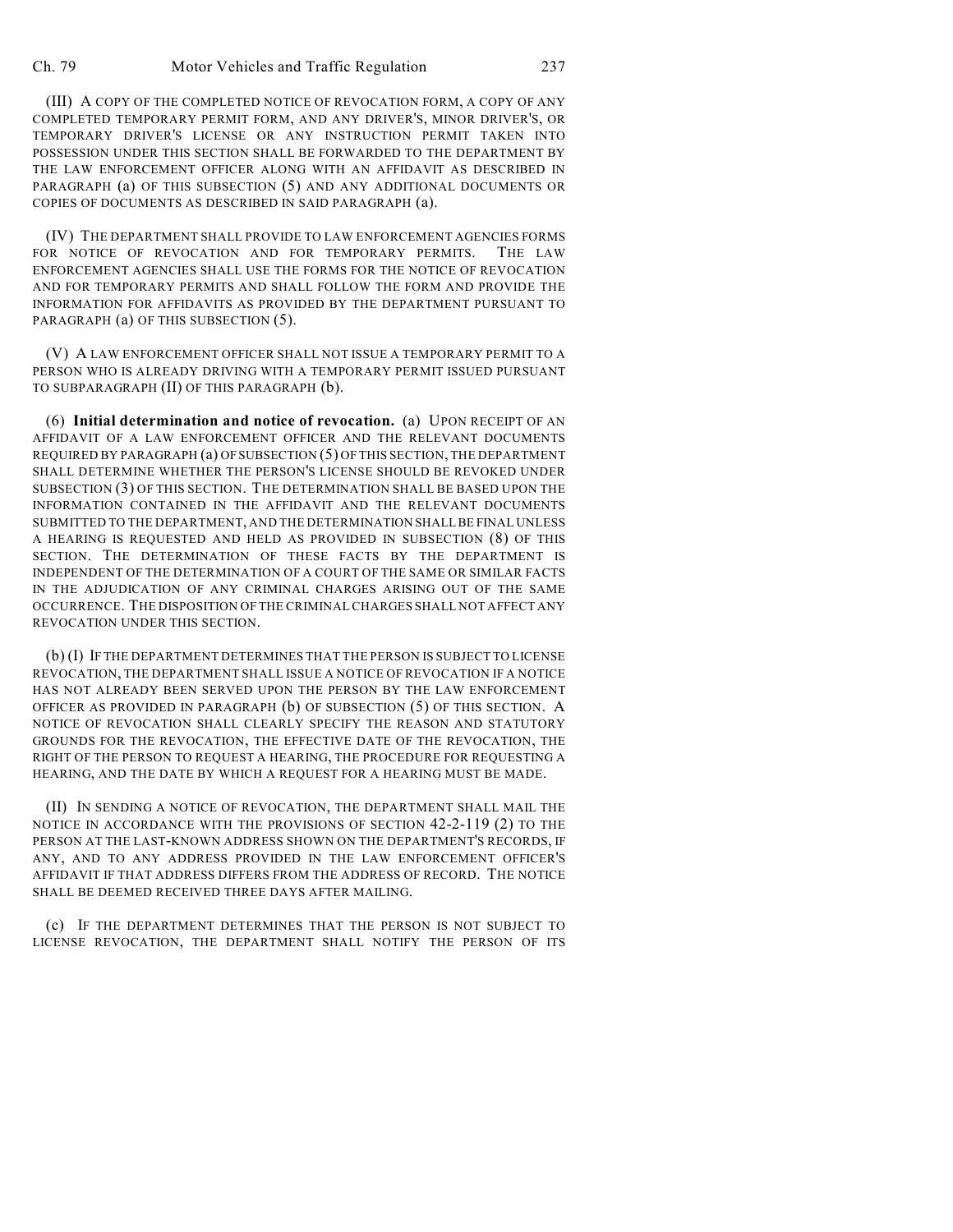DETERMINATION AND SHALL RESCIND ANY ORDER OF REVOCATION SERVED UPON THE PERSON BY THE LAW ENFORCEMENT OFFICER.

(d) A LICENSE REVOCATION SHALL BECOME EFFECTIVE SEVEN DAYS AFTER THE PERSON HAS RECEIVED THE NOTICE OF REVOCATION AS PROVIDED IN SUBSECTION (5) OF THIS SECTION OR IS DEEMED TO HAVE RECEIVED THE NOTICE OF REVOCATION BY MAIL AS PROVIDED IN PARAGRAPH (b) OF THIS SUBSECTION (6). IF THE DEPARTMENT RECEIVES A WRITTEN REQUEST FOR A HEARING PURSUANT TO SUBSECTION (7) OF THIS SECTION WITHIN THAT SAME SEVEN-DAY PERIOD AND THE DEPARTMENT ISSUES A TEMPORARY PERMIT PURSUANT TO PARAGRAPH (d) OF SUBSECTION (7) OF THIS SECTION, THE EFFECTIVE DATE OF THE REVOCATION SHALL BE STAYED UNTIL A FINAL ORDER IS ISSUED FOLLOWING THE HEARING; EXCEPT THAT ANY DELAY IN THE HEARING THAT IS CAUSED OR REQUESTED BY THE PERSON OR COUNSEL REPRESENTING THE PERSON SHALL NOT RESULT IN A STAY OF THE REVOCATION DURING THE PERIOD OF DELAY.

(7) **Request for hearing.** (a) A PERSON WHO HAS RECEIVED A NOTICE OF REVOCATION MAY MAKE A WRITTEN REQUEST FOR A REVIEW OF THE DEPARTMENT'S DETERMINATION AT A HEARING. THE REQUEST MAY BE MADE ON A FORM AVAILABLE AT EACH OFFICE OF THE DEPARTMENT.

(b) A PERSON MUST REQUEST A HEARING IN WRITING WITHIN SEVEN DAYS AFTER THE DAY THE PERSON RECEIVES THE NOTICE OF REVOCATION AS PROVIDED IN SUBSECTION (5) OF THIS SECTION OR IS DEEMED TO HAVE RECEIVED THE NOTICE BY MAIL AS PROVIDED IN PARAGRAPH (b) OF SUBSECTION (6) OF THIS SECTION. IF THE DEPARTMENT DOES NOT RECEIVE THE WRITTEN REQUEST FOR A HEARING WITHIN THE SEVEN-DAY PERIOD, THE RIGHT TO A HEARING IS WAIVED, AND THE DETERMINATION OF THE DEPARTMENT THAT IS BASED ON THE DOCUMENTS AND AFFIDAVIT REQUIRED BY SUBSECTION (5) OF THIS SECTION BECOMES FINAL.

(c) IF A PERSON SUBMITS A WRITTEN REQUEST FOR A HEARING AFTER EXPIRATION OF THE SEVEN-DAY PERIOD AND IF THE REQUEST IS ACCOMPANIED BY THE PERSON'S VERIFIED STATEMENT EXPLAINING THE FAILURE TO MAKE A TIMELY REQUEST FOR A HEARING, THE DEPARTMENT SHALL RECEIVE AND CONSIDER THE REQUEST. IF THE DEPARTMENT FINDS THAT THE PERSON WAS UNABLE TO MAKE A TIMELY REQUEST DUE TO LACK OF ACTUAL NOTICE OF THE REVOCATION OR DUE TO FACTORS OF PHYSICAL INCAPACITY SUCH AS HOSPITALIZATION OR INCARCERATION, THE DEPARTMENT SHALL WAIVE THE PERIOD OF LIMITATION, REOPEN THE MATTER, AND GRANT THE HEARING REQUEST. IN SUCH A CASE, THE DEPARTMENT SHALL NOT GRANT A STAY OF THE REVOCATION PENDING ISSUANCE OF THE FINAL ORDER FOLLOWING THE HEARING.

(d) AT THE TIME A PERSON REQUESTS A HEARING PURSUANT TO THIS SUBSECTION (7), IF IT APPEARS FROM THE RECORD THAT THE PERSON IS THE HOLDER OF A VALID DRIVER'S OR MINOR DRIVER'S LICENSE OR OF AN INSTRUCTION PERMIT OR OF A TEMPORARY PERMIT ISSUED PURSUANT TO PARAGRAPH (b) OF SUBSECTION (5) OF THIS SECTION AND THAT THE LICENSE OR PERMIT HAS BEEN SURRENDERED, THE DEPARTMENT SHALL STAY THE EFFECTIVE DATE OF THE REVOCATION AND ISSUE A TEMPORARY PERMIT THAT SHALL BE VALID UNTIL THE SCHEDULED DATE FOR THE HEARING. IF NECESSARY, THE DEPARTMENT MAY LATER EXTEND THE TEMPORARY PERMIT OR ISSUE AN ADDITIONAL TEMPORARY PERMIT IN ORDER TO STAY THE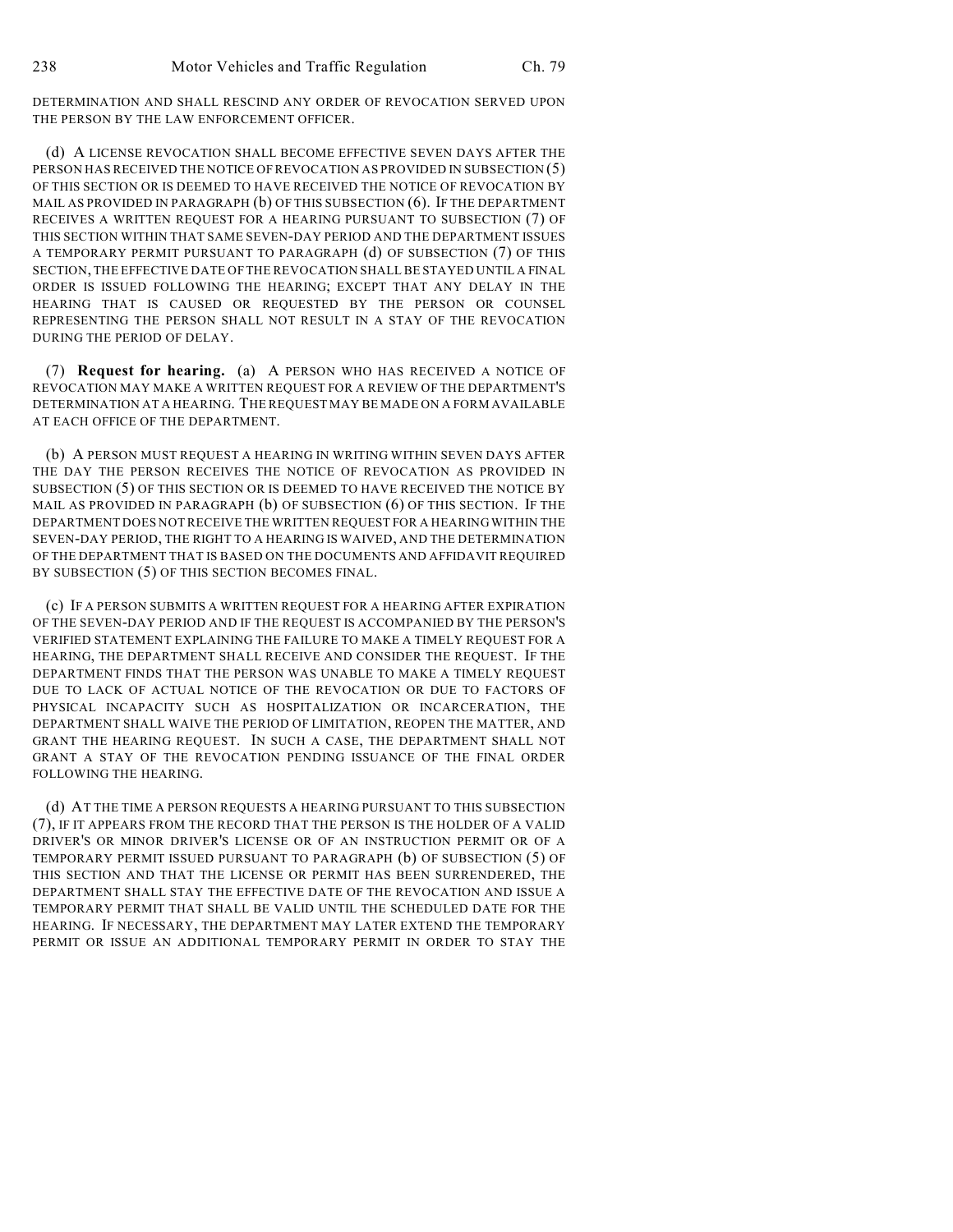EFFECTIVE DATE OF THE REVOCATION UNTIL THE FINAL ORDER IS ISSUED FOLLOWING THE HEARING, AS REQUIRED BY SUBSECTION (8) OF THIS SECTION. IF THE PERSON NOTIFIES THE DEPARTMENT IN WRITING AT THE TIME THAT THE HEARING IS REQUESTED THAT THE PERSON DESIRES THE LAW ENFORCEMENT OFFICER'S PRESENCE AT THE HEARING, THE DEPARTMENT SHALL ISSUE A WRITTEN NOTICE FOR THE LAW ENFORCEMENT OFFICER TO APPEAR AT THE HEARING. A LAW ENFORCEMENT OFFICER WHO IS REQUIRED TO APPEAR AT A HEARING MAY, AT THE DISCRETION OF THE HEARING OFFICER, APPEAR IN REAL TIME BY TELEPHONE OR OTHER ELECTRONIC MEANS IN ACCORDANCE WITH SECTION 42-1-218.5.

(e) AT THE TIME THAT A PERSON REQUESTS A HEARING, THE DEPARTMENT SHALL PROVIDE TO THE PERSON WRITTEN NOTICE ADVISING THE PERSON:

(I) OF THE RIGHT TO SUBPOENA THE LAW ENFORCEMENT OFFICER FOR THE HEARING AND THAT THE SUBPOENA MUST BE SERVED UPON THE LAW ENFORCEMENT OFFICER AT LEAST FIVE CALENDAR DAYS PRIOR TO THE HEARING;

(II) OF THE PERSON'S RIGHT AT THAT TIME TO NOTIFY THE DEPARTMENT IN WRITING THAT THE PERSON DESIRES THE LAW ENFORCEMENT OFFICER'S PRESENCE AT THE HEARING AND THAT, UPON RECEIVING THE NOTIFICATION, THE DEPARTMENT SHALL ISSUE A WRITTEN NOTICE FOR THE LAW ENFORCEMENT OFFICER TO APPEAR AT THE HEARING;

(III) THAT, IF THE LAW ENFORCEMENT OFFICER IS NOT REQUIRED TO APPEAR AT THE HEARING, DOCUMENTS AND AN AFFIDAVIT PREPARED AND SUBMITTED BY THE LAW ENFORCEMENT OFFICER WILL BE USED AT THE HEARING; AND

(IV) THAT THE AFFIDAVIT AND DOCUMENTS SUBMITTED BY THE LAW ENFORCEMENT OFFICER MAY BE REVIEWED BY THE PERSON PRIOR TO THE HEARING.

(f) ANY SUBPOENA SERVED UPON A LAW ENFORCEMENT OFFICER FOR ATTENDANCE AT A HEARING CONDUCTED PURSUANT TO THIS SECTION SHALL BE SERVED AT LEAST FIVE CALENDAR DAYS BEFORE THE DAY OF THE HEARING.

(8) **Hearing.** (a) (I) THE HEARING SHALL BE SCHEDULED TO BE HELD AS QUICKLY AS PRACTICABLE BUT NOT MORE THAN SIXTY DAYS AFTER THE DATE THE DEPARTMENT RECEIVES THE REQUEST FOR A HEARING; EXCEPT THAT, IF A HEARING IS RESCHEDULED BECAUSE OF THE UNAVAILABILITY OF A LAW ENFORCEMENT OFFICER OR THE HEARING OFFICER IN ACCORDANCE WITH SUBPARAGRAPH (III) OR (IV) OF THIS PARAGRAPH (a), THE HEARING MAY BE RESCHEDULED MORE THAN SIXTY DAYS AFTER THE DATE THE DEPARTMENT RECEIVES THE REQUEST FOR THE HEARING, AND THE DEPARTMENT SHALL CONTINUE ANY TEMPORARY DRIVING PRIVILEGES HELD BY THE PERSON UNTIL THE DATE TO WHICH THE HEARING IS RESCHEDULED. AT LEAST TEN DAYS PRIOR TO THE SCHEDULED OR RESCHEDULED HEARING, THE DEPARTMENT SHALL PROVIDE IN THE MANNER SPECIFIED IN SECTION 42-2-119 (2) A WRITTEN NOTICE OF THE TIME AND PLACE OF THE HEARING TO THE RESPONDENT UNLESS THE PARTIES AGREE TO WAIVE THIS REQUIREMENT. NOTWITHSTANDING THE PROVISIONS OF SECTION 42-2-119, THE LAST-KNOWN ADDRESS OF THE RESPONDENT FOR PURPOSES OF NOTICE FOR ANY HEARING PURSUANT TO THIS SECTION SHALL BE THE ADDRESS STATED ON THE HEARING REQUEST FORM.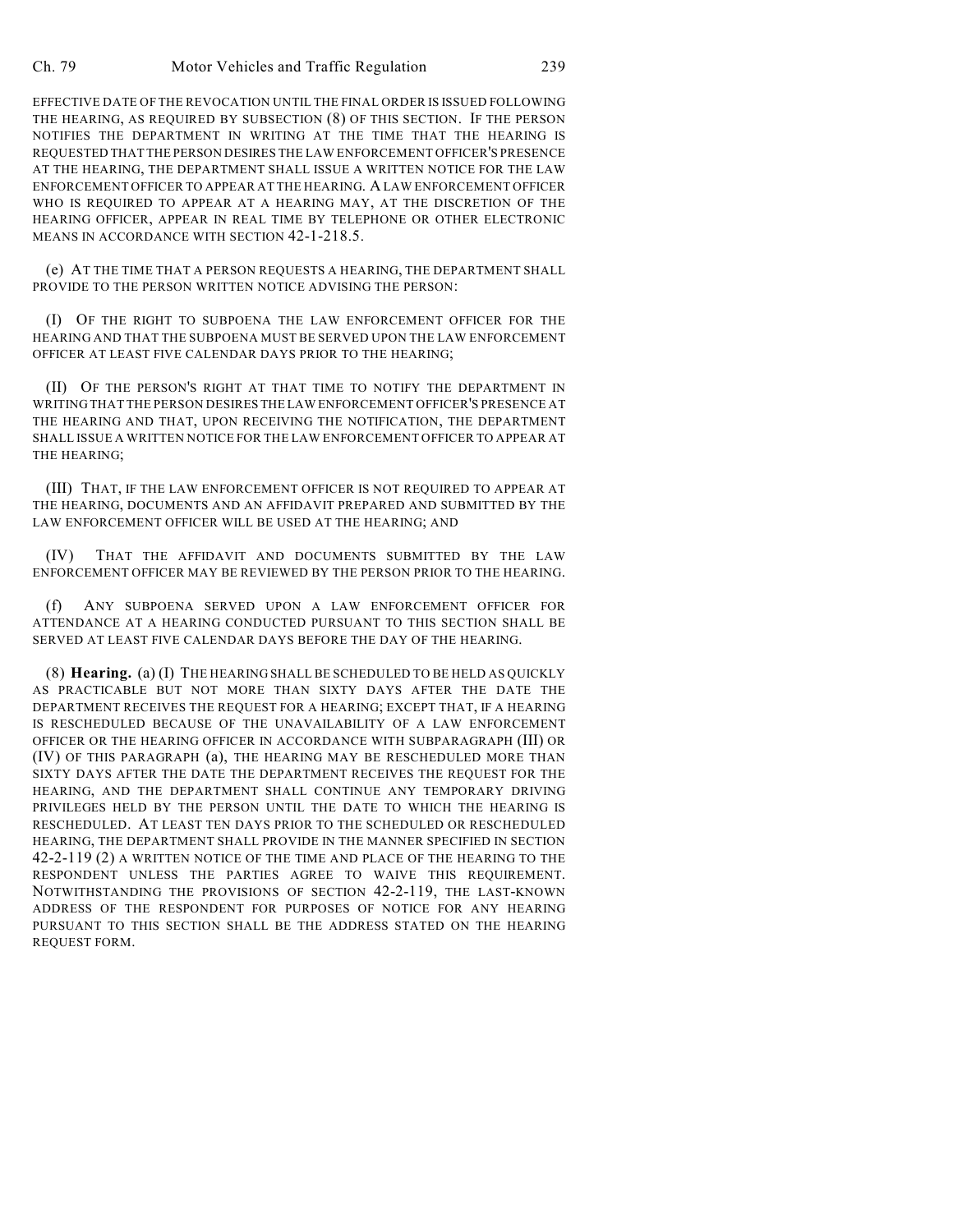(II) A LAW ENFORCEMENT OFFICER WHO SUBMITS THE DOCUMENTS AND AFFIDAVIT REQUIRED BY SUBSECTION (5) OF THIS SECTION NEED NOT BE PRESENT AT THE HEARING UNLESS THE HEARING OFFICER REQUIRES THAT THE LAW ENFORCEMENT OFFICER BE PRESENT AND THE HEARING OFFICER ISSUES A WRITTEN NOTICE FOR THE LAW ENFORCEMENT OFFICER'S APPEARANCE OR UNLESS THE RESPONDENT OR THE RESPONDENT'S ATTORNEY DETERMINES THAT THE LAW ENFORCEMENT OFFICER SHOULD BE PRESENT AND SERVES A TIMELY SUBPOENA UPON THE LAW ENFORCEMENT OFFICER IN ACCORDANCE WITH PARAGRAPH (f) OF SUBSECTION (7) OF THIS SECTION.

(III) IF A LAW ENFORCEMENT OFFICER, AFTER RECEIVING A NOTICE OR SUBPOENA TO APPEAR FROM EITHER THE DEPARTMENT OR THE RESPONDENT, IS UNABLE TO APPEAR AT THE ORIGINAL OR RESCHEDULED HEARING DATE DUE TO A REASONABLE CONFLICT, INCLUDING BUT NOT LIMITED TO TRAINING, VACATION, OR PERSONAL LEAVE TIME, THE LAW ENFORCEMENT OFFICER OR THE LAW ENFORCEMENT OFFICER'S SUPERVISOR SHALL CONTACT THE DEPARTMENT NOT LESS THAN FORTY-EIGHT HOURS PRIOR TO THE HEARING AND RESCHEDULE THE HEARING TO A TIME WHEN THE LAW ENFORCEMENT OFFICER WILL BE AVAILABLE. IF THE LAW ENFORCEMENT OFFICER CANNOT APPEAR AT THE ORIGINAL OR RESCHEDULED HEARING BECAUSE OF MEDICAL REASONS, A LAW ENFORCEMENT EMERGENCY, ANOTHER COURT OR ADMINISTRATIVE HEARING, OR ANY OTHER LEGITIMATE, JUST CAUSE AS DETERMINED BY THE DEPARTMENT, AND THE LAW ENFORCEMENT OFFICER OR THE LAW ENFORCEMENT OFFICER'S SUPERVISOR GIVES NOTICE OF THE LAW ENFORCEMENT OFFICER'S INABILITY TO APPEAR TO THE DEPARTMENT PRIOR TO THE DISMISSAL OF THE REVOCATION PROCEEDING, THE DEPARTMENT SHALL RESCHEDULE THE HEARING FOLLOWING CONSULTATION WITH THE LAW ENFORCEMENT OFFICER OR THE LAW ENFORCEMENT OFFICER'S SUPERVISOR AT THE EARLIEST POSSIBLE TIME WHEN THE LAW ENFORCEMENT OFFICER AND THE HEARING OFFICER WILL BE AVAILABLE.

(IV) IF A HEARING OFFICER CANNOT APPEAR AT AN ORIGINAL OR RESCHEDULED HEARING BECAUSE OF MEDICAL REASONS, A LAW ENFORCEMENT EMERGENCY, ANOTHER COURT OR ADMINISTRATIVE HEARING, OR ANY OTHER LEGITIMATE, JUST CAUSE, THE HEARING OFFICER OR THE DEPARTMENT MAY RESCHEDULE THE HEARING AT THE EARLIEST POSSIBLE TIME WHEN THE LAW ENFORCEMENT OFFICER AND THE HEARING OFFICER WILL BE AVAILABLE.

(b) THE HEARING SHALL BE HELD IN THE DISTRICT OFFICE NEAREST TO WHERE THE VIOLATION OCCURRED, UNLESS THE PARTIES AGREE TO A DIFFERENT LOCATION; EXCEPT THAT, AT THE DISCRETION OF THE DEPARTMENT, ALL OR PART OF THE HEARING MAY BE CONDUCTED IN REAL TIME, BY TELEPHONE OR OTHER ELECTRONIC MEANS IN ACCORDANCE WITH SECTION 42-1-218.5.

(c) THE DEPARTMENT SHALL CONSIDER ALL RELEVANT EVIDENCE AT THE HEARING, INCLUDING THE TESTIMONY OF ANY LAW ENFORCEMENT OFFICER AND THE REPORTS OF ANY LAW ENFORCEMENT OFFICER THAT ARE SUBMITTED TO THE DEPARTMENT. THE REPORT OF A LAW ENFORCEMENT OFFICER SHALL NOT BE REQUIRED TO BE MADE UNDER OATH, BUT THE REPORT SHALL IDENTIFY THE LAW ENFORCEMENT OFFICER MAKING THE REPORT. THE DEPARTMENT MAY CONSIDER EVIDENCE CONTAINED IN AFFIDAVITS FROM PERSONS OTHER THAN THE RESPONDENT, SO LONG AS THE AFFIDAVITS INCLUDE THE AFFIANT'S HOME OR WORK ADDRESS AND PHONE NUMBER AND ARE DATED, SIGNED, AND SWORN TO BY THE AFFIANT UNDER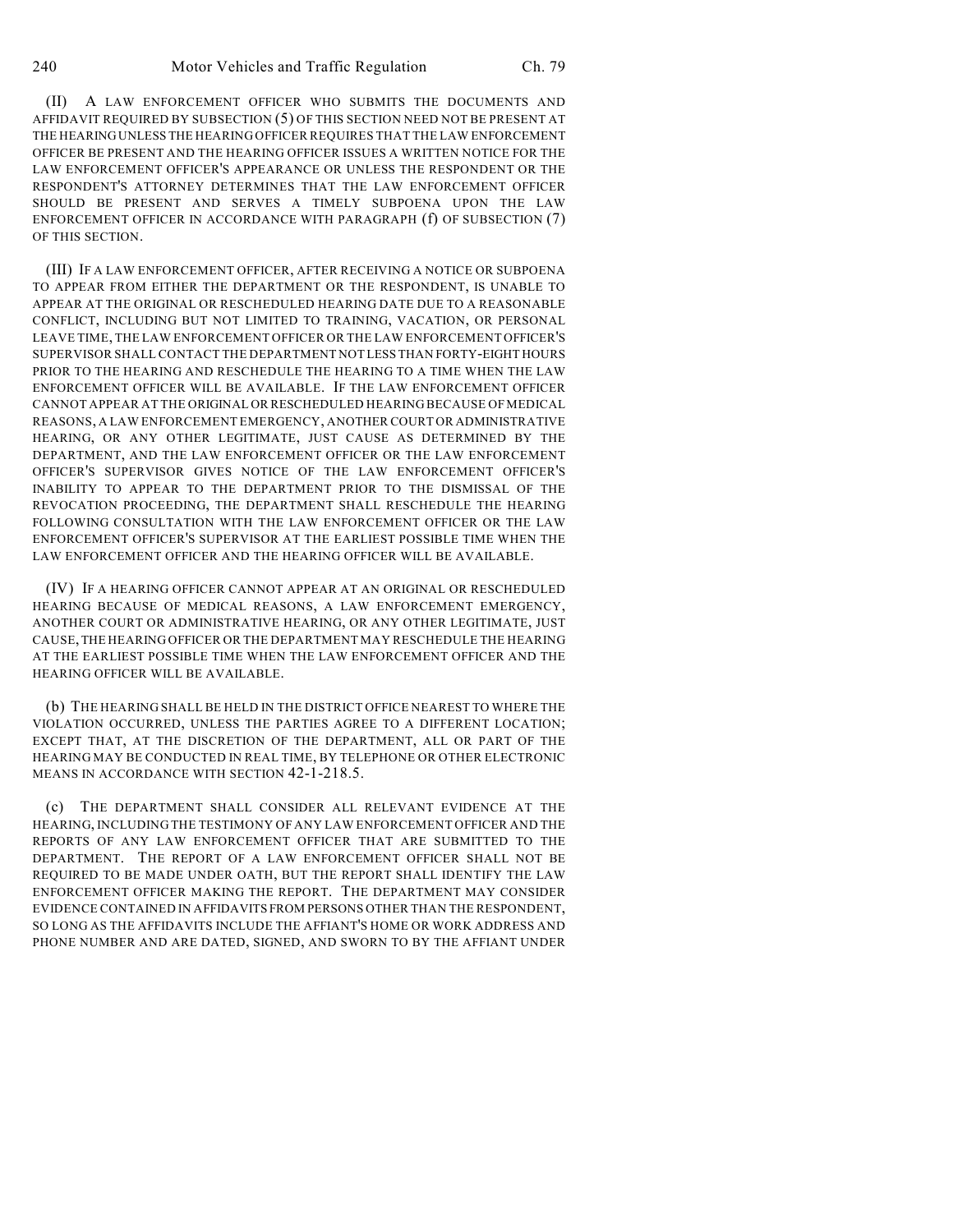PENALTY OF PERJURY. THE AFFIDAVIT NEED NOT BE NOTARIZED OR SWORN TO BEFORE ANY OTHER PERSON.

(d) THE HEARING OFFICER SHALL HAVE AUTHORITY TO:

(I) ADMINISTER OATHS AND AFFIRMATIONS;

(II) COMPEL WITNESSES TO TESTIFY OR PRODUCE BOOKS, RECORDS, OR OTHER EVIDENCE;

(III) EXAMINE WITNESSES AND TAKE TESTIMONY;

(IV) RECEIVE AND CONSIDER ANY RELEVANT EVIDENCE NECESSARY TO PROPERLY PERFORM THE HEARING OFFICER'S DUTIES AS REQUIRED BY THIS SECTION;

(V) TAKE JUDICIAL NOTICE AS DEFINED BY RULE 201 OF ARTICLE II OF THE COLORADO RULES OF EVIDENCE, SUBJECT TO THE PROVISIONS OF SECTION 24-4-105 (8), C.R.S., WHICH SHALL INCLUDE:

(A) JUDICIAL NOTICE OF GENERAL, TECHNICAL, OR SCIENTIFIC FACTS WITHIN THE HEARING OFFICER'S KNOWLEDGE;

(B) JUDICIAL NOTICE OF APPROPRIATE AND RELIABLE SCIENTIFIC AND MEDICAL INFORMATION CONTAINED IN STUDIES, ARTICLES, BOOKS, AND TREATISES; AND

(C) JUDICIAL NOTICE OF CHARTS PREPARED BY THE DEPARTMENT OF PUBLIC HEALTH AND ENVIRONMENT PERTAINING TO THE MAXIMUM BAC LEVELS THAT PEOPLE CAN OBTAIN THROUGH THE CONSUMPTION OF ALCOHOL WHEN THE CHARTS ARE BASED UPON THE MAXIMUM ABSORPTION LEVELS POSSIBLE OF DETERMINED AMOUNTS OF ALCOHOL CONSUMED IN RELATIONSHIP TO THE WEIGHT AND GENDER OF THE PERSON CONSUMING THE ALCOHOL;

(VI) ISSUE SUBPOENAS DUCES TECUM TO PRODUCE BOOKS, DOCUMENTS, RECORDS, OR OTHER EVIDENCE;

(VII) ISSUE SUBPOENAS FOR THE ATTENDANCE OF WITNESSES;

(VIII) TAKE DEPOSITIONS, OR CAUSE DEPOSITIONS OR INTERROGATORIES TO BE TAKEN;

(IX) REGULATE THE COURSE AND CONDUCT OF THE HEARING; AND

(X) MAKE A FINAL RULING ON THE ISSUES.

(e) WHEN AN ANALYSIS OF THE RESPONDENT'S BAC IS CONSIDERED AT A HEARING:

(I) IF THE RESPONDENT ESTABLISHES, BY A PREPONDERANCE OF THE EVIDENCE, THAT THE RESPONDENT CONSUMED ALCOHOL BETWEEN THE TIME THAT THE RESPONDENT STOPPED DRIVING AND THE TIME OF TESTING, THE PREPONDERANCE OF THE EVIDENCE MUST ALSO ESTABLISH THAT THE MINIMUM REQUIRED BAC WAS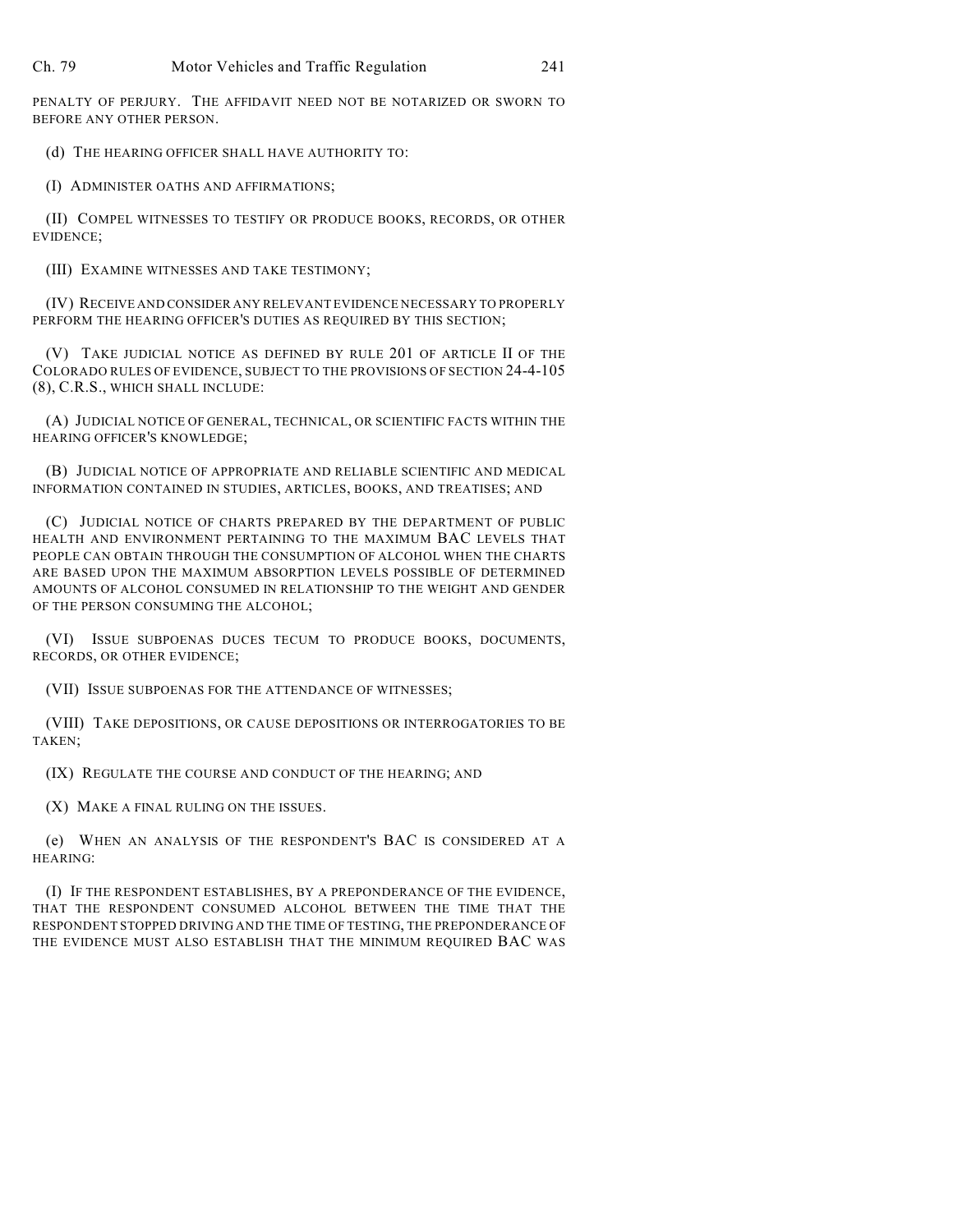REACHED AS A RESULT OF ALCOHOL CONSUMED BEFORE THE RESPONDENT STOPPED DRIVING; AND

(II) IF THE EVIDENCE OFFERED BY THE RESPONDENT SHOWS A DISPARITY BETWEEN THE RESULTS OF THE ANALYSIS DONE ON BEHALF OF THE LAW ENFORCEMENT AGENCY AND THE RESULTS OF AN ANALYSIS DONE ON BEHALF OF THE RESPONDENT, AND A PREPONDERANCE OF THE EVIDENCE ESTABLISHES THAT THE BLOOD ANALYSIS CONDUCTED ON BEHALF OF THE LAW ENFORCEMENT AGENCY WAS PROPERLY CONDUCTED BY A QUALIFIED PERSON ASSOCIATED WITH A LABORATORY CERTIFIED BY THE DEPARTMENT OF PUBLIC HEALTH AND ENVIRONMENT USING PROPERLY WORKING TESTING DEVICES, THERE SHALL BE A PRESUMPTION FAVORING THE ACCURACY OF THE ANALYSIS DONE ON BEHALF OF THE LAW ENFORCEMENT AGENCY IF THE ANALYSIS SHOWED THE BAC TO BE 0.096 OR MORE. IF THE RESPONDENT OFFERS EVIDENCE OF BLOOD ANALYSIS, THE RESPONDENT SHALL BE REQUIRED TO STATE UNDER OATH THE NUMBER OF ANALYSES DONE IN ADDITION TO THE ONE OFFERED AS EVIDENCE AND THE NAMES OF THE LABORATORIES THAT PERFORMED THE ANALYSES AND THE RESULTS OF ALL ANALYSES.

(f) THE HEARING SHALL BE RECORDED. THE HEARING OFFICER SHALL RENDER A DECISION IN WRITING, AND THE DEPARTMENT SHALL PROVIDE A COPY OF THE DECISION TO THE RESPONDENT.

(g) IF THE RESPONDENT FAILS TO APPEAR WITHOUT JUST CAUSE, THE RIGHT TO A HEARING SHALL BE WAIVED, AND THE DETERMINATION OF THE DEPARTMENT WHICH IS BASED UPON THE DOCUMENTS AND AFFIDAVIT REQUIRED IN SUBSECTION (5) OF THIS SECTION SHALL BECOME FINAL.

(9) **Appeal.** (a) WITHIN THIRTY DAYS AFTER THE DEPARTMENT ISSUES ITS FINAL DETERMINATION UNDER THIS SECTION, A PERSON AGGRIEVED BY THE DETERMINATION SHALL HAVE THE RIGHT TO FILE A PETITION FOR JUDICIAL REVIEW IN THE DISTRICT COURT IN THE COUNTY OF THE PERSON'S RESIDENCE.

(b) JUDICIAL REVIEW OF THE DEPARTMENT'S DETERMINATION SHALL BE ON THE RECORD WITHOUT TAKING ADDITIONAL TESTIMONY. IF THE COURT FINDS THAT THE DEPARTMENT EXCEEDED ITS CONSTITUTIONAL OR STATUTORY AUTHORITY, MADE AN ERRONEOUS INTERPRETATION OF THE LAW, ACTED IN AN ARBITRARY AND CAPRICIOUS MANNER, OR MADE A DETERMINATION THAT IS UNSUPPORTED BY THE EVIDENCE IN THE RECORD, THE COURT MAY REVERSE THE DEPARTMENT'S DETERMINATION.

(c) A FILING OF A PETITION FOR JUDICIAL REVIEW SHALL NOT RESULT IN AN AUTOMATIC STAY OF THE REVOCATION ORDER. THE COURT MAY GRANT A STAY OF THE ORDER ONLY UPON A MOTION AND HEARING AND UPON A FINDING THAT THERE IS A REASONABLE PROBABILITY THAT THE PERSON WILL PREVAIL UPON THE MERITS AND THAT THE PERSON WILL SUFFER IRREPARABLE HARM IF THE ORDER IS NOT STAYED.

(10) **Notice to vehicle owner.** IF THE DEPARTMENT REVOKES A PERSON'S LICENSE PURSUANT TO PARAGRAPH (a), (c), OR (d) OF SUBSECTION (3) OF THIS SECTION, THE DEPARTMENT SHALL MAIL A NOTICE TO THE OWNER OF THE MOTOR VEHICLE USED IN THE VIOLATION INFORMING THE OWNER THAT: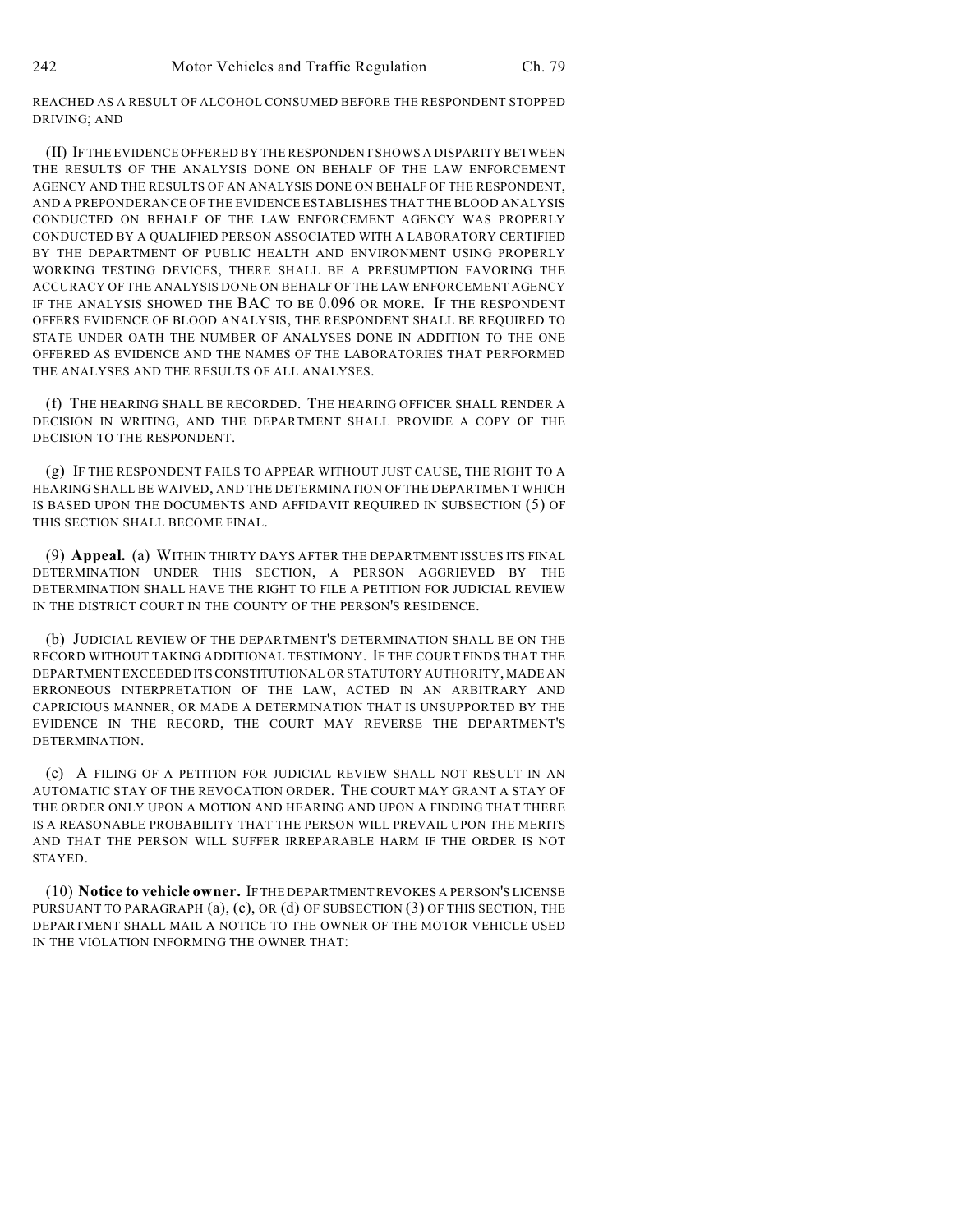(a) THE MOTOR VEHICLE WAS DRIVEN IN AN ALCOHOL-RELATED DRIVING VIOLATION; AND

(b) ADDITIONAL ALCOHOL-RELATED VIOLATIONS INVOLVING THE MOTOR VEHICLE BY THE SAME DRIVER MAY RESULT IN A REQUIREMENT THAT THE OWNER FILE PROOF OF FINANCIAL RESPONSIBILITY UNDER THE PROVISIONS OF SECTION 42-7-406 (1.5).

(11) **Applicability of "State Administrative Procedure Act".** THE "STATE ADMINISTRATIVE PROCEDURE ACT", ARTICLE 4 OF TITLE 24, C.R.S., SHALL APPLY TO THIS SECTION TO THE EXTENT IT IS CONSISTENT WITH SUBSECTIONS (7), (8), AND (9) OF THIS SECTION RELATING TO ADMINISTRATIVE HEARINGS AND JUDICIAL REVIEW.

**SECTION 2.** 42-1-102, Colorado Revised Statutes, is amended BY THE ADDITION OF THE FOLLOWING NEW SUBSECTIONS to read:

**42-1-102. Definitions.** As used in articles 1 to 4 of this title, unless the context otherwise requires:

(8.5) "BAC" MEANS EITHER:

(a) A PERSON'S BLOOD ALCOHOL CONTENT, EXPRESSED IN GRAMS OF ALCOHOL PER ONE HUNDRED MILLILITERS OF BLOOD AS SHOWN BY ANALYSIS OF THE PERSON'S BLOOD; OR

(b) A PERSON'S BREATH ALCOHOL CONTENT, EXPRESSED IN GRAMS OF ALCOHOL PER TWO HUNDRED TEN LITERS OF BREATH AS SHOWN BY ANALYSIS OF THE PERSON'S BREATH.

(27.3) "DUI" MEANS DRIVING UNDER THE INFLUENCE, AS DEFINED IN SECTION 42-4-1301 (1) (f), AND USE OF THE TERM SHALL INCORPORATE BY REFERENCE THE OFFENSE DESCRIBED IN SECTION 42-4-1301 (1) (a).

(27.5) "DUI PER SE" MEANS DRIVING WITH A BAC OF 0.08 OR MORE, AND USE OF THE TERM SHALL INCORPORATE BY REFERENCE THE OFFENSE DESCRIBED IN SECTION 42-4-1301 (2) (a).

(27.7) "DWAI" MEANS DRIVING WHILE ABILITY IMPAIRED, AS DEFINED IN SECTION 42-4-1301 (1) (g), AND USE OF THE TERM SHALL INCORPORATE BY REFERENCE THE OFFENSE DESCRIBED IN SECTION 42-4-1301 (1) (b).

(41.7) "HABITUAL USER" SHALL INCORPORATE BY REFERENCE THE OFFENSE DESCRIBED IN SECTION 42-4-1301 (1) (c).

(109.7) "UDD" MEANS UNDERAGE DRINKING AND DRIVING, AND USE OF THE TERM SHALL INCORPORATE BY REFERENCE THE OFFENSE DESCRIBED IN SECTION 42-4-1301 (2) (a.5).

**SECTION 3.** 18-3-106 (4) (a), Colorado Revised Statutes, is amended to read:

**18-3-106. Vehicular homicide.** (4) (a) If a law enforcement officer has probable cause to believe that any person was driving a motor vehicle in violation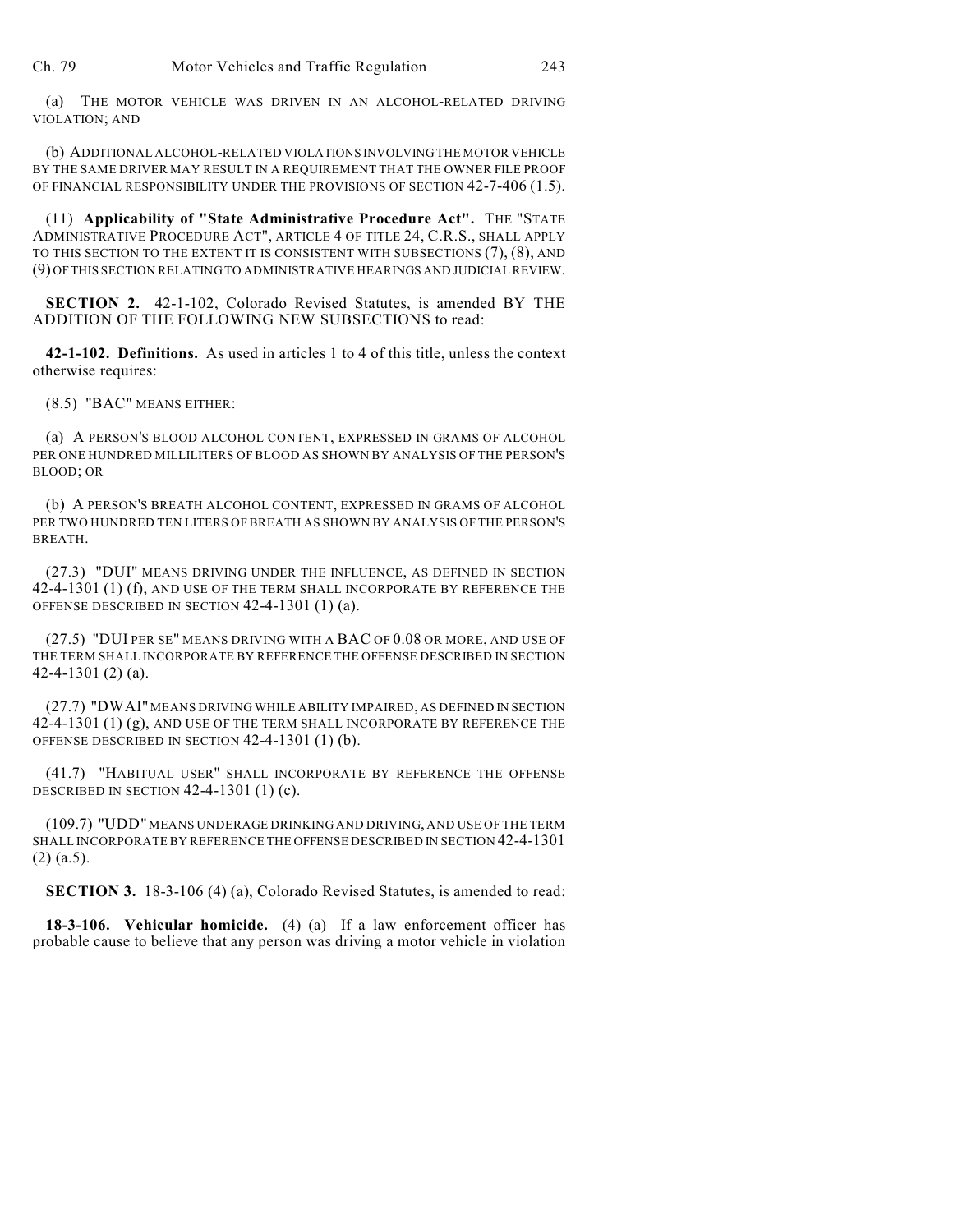of paragraph (b) of subsection (1) of this section, such THE person, upon the request of the law enforcement officer, shall take, and complete, and cooperate in the completing of any test or tests of such THE person's blood, breath, saliva, or urine for the purpose of determining the alcoholic or drug content within his or her system. The type of test or tests shall be determined by the law enforcement officer requiring the test or tests. If such THE person refuses to take, or to complete, or to cooperate in the completing of any such test or tests, such THE test or tests may be performed at the direction of a law enforcement officer having such probable cause, without such THE person's authorization or consent. If any person refuses to take or complete, or cooperate in the taking or completing of any test or tests required by this paragraph (a), such THE person shall be subject to license revocation pursuant to the provisions of section  $42-2-126$  (2) SECTION 42-2-126 (3), C.R.S. When such THE test or tests show that the amount of alcohol in a person's blood was in violation of the limits provided for in section  $42-2-126(2)(a)(1), (2)(a)(1.5), (2)$ (a) (HI), or (2) (a) (IV) SECTION 42-2-126 (3) (a), (3) (b), (3) (d), OR (3) (e), C.R.S., such THE person shall be subject to license revocation pursuant to the provisions of section 42-2-126, C.R.S.

**SECTION 4.** 18-3-205 (4) (a), Colorado Revised Statutes, is amended to read:

**18-3-205. Vehicular assault.** (4) (a) If a law enforcement officer has probable cause to believe that any person was driving a motor vehicle in violation of paragraph (b) of subsection  $(1)$  of this section, such THE person, upon the request of the law enforcement officer, shall take, and complete, and cooperate in the completing of any test or tests of such THE person's blood, breath, saliva, or urine for the purpose of determining the alcoholic or drug content within his or her system. The type of test or tests shall be determined by the law enforcement officer requiring the test or tests. If such THE person refuses to take, or to complete, or to cooperate in the completing of any such test or tests, such THE test or tests may be performed at the direction of a law enforcement officer having such probable cause, without such THE person's authorization or consent. If any person refuses to take, or to complete, or to cooperate in the taking or completing of any test or tests required by this paragraph (a), such THE person shall be subject to license revocation pursuant to the provisions of section  $42-2-126$  (2) SECTION 42-2-126 (3), C.R.S. When such THE test or tests show that the amount of alcohol in a person's blood was in violation of the limits provided for in section  $42-2-126(2)(a)(1)$ ,  $(2)(a)(1.5)$ ,  $(2)$ (a) (III), or (2) (a) (IV) SECTION 42-2-126 (3) (a), (3) (b), (3) (d), OR (3) (e), C.R.S., such THE person shall be subject to license revocation pursuant to the provisions of section 42-2-126, C.R.S.

**SECTION 5.** 42-2-121 (2) (b), the introductory portion to 42-2-121 (5) (a), and 42-2-121 (5) (a) (III) and (5) (b), Colorado Revised Statutes, are amended to read:

**42-2-121. Records to be kept by department - admission of records in court.** (2) (b) The department shall also keep a separate file of all abstracts of court records of dismissals of charges of violations of section  $42-4-1301$  (1) or (2) DUI, DUI PER SE, DWAI, HABITUAL USER, AND UDD CHARGES and all abstracts of records in cases where the original charges were for violations of section 42-4-1301  $(1)$  or  $(2)$  DUI, DUI PER SE, DWAI, HABITUAL USER, AND UDD and the convictions were for non-alcohol- or non-drug-related traffic offenses. This file shall be made available only to criminal justice agencies, as defined in section 24-72-302 (3),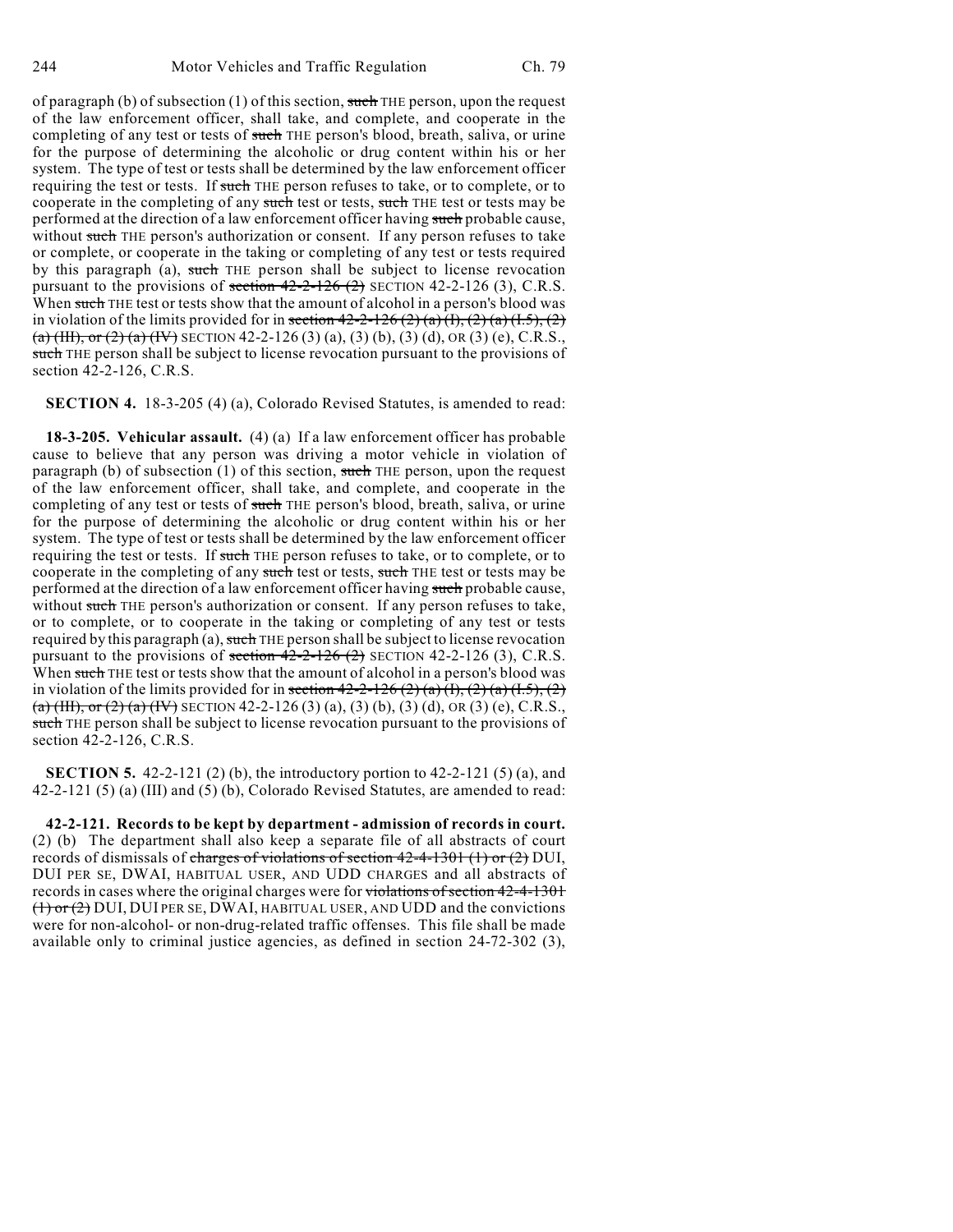C.R.S.

(5) (a) Upon application by a person, the department shall expunge all records concerning a conviction of a person for driving any vehicle in this state UDD with an alcohol level A BAC of at least 0.02 but not more than 0.05 grams of alcohol per hundred milliliters of blood or at least 0.02 but not more than 0.05 grams of alcohol per two hundred ten liters of breath while under twenty-one years of age pursuant to section  $42-4-1301$   $(2)$   $(a.5)$  and any records concerning an administrative determination resulting in a revocation under section  $42-2-126(2)(a)(1.5)$  or  $(2)(a)$  $(HV)$  SECTION 42-2-126 (3) (b) OR (3) (e) if:

(III) The person has not been convicted for any other offense under section 42-4-1301 DUI, DUI PER SE, DWAI, HABITUAL USER, OR UDD OFFENSE that was committed while such person was under twenty-one years of age and is not subject to any other administrative determination resulting in a revocation under section 42-2-126 for any other occurrence while such person was under twenty-one years of age; and

(b) Upon receiving a request for expungement, the department may delay consideration of such THE request until sufficient time has elapsed to ensure that the person is not convicted for any additional offense under section 42-4-1301 committed while the person was under twenty-one years of age and that there is no additional administrative determination resulting in a revocation under section 42-2-126 (2) (a) (1.5) or (2) (a) (IV) SECTION 42-2-126 (3) (b) OR (3) (e) for actions taken while the person was under twenty-one years of age.

**SECTION 6.** 42-2-122 (1) (i), Colorado Revised Statutes, is amended to read:

**42-2-122. Department may cancel license - limited license for physical or mental limitations.** (1) The department has the authority to cancel, deny, or deny the reissuance of any driver's or minor driver's license upon determining that the licensee was not entitled to the issuance thereof for any of the following reasons:

(i) Failure of the person to complete a level II alcohol and drug education and treatment program certified by the division of alcohol and drug abuse pursuant to section 42-4-1301.3, as required by section  $42-2-126$  (7) SECTION 42-2-126 (4) (d) (II) (A) or 42-2-132 (2) (a) (II). Such THE failure shall be documented pursuant to section 42-2-144.

**SECTION 7.** 42-2-125 (1) (g), (1) (g.5), and (1) (i), Colorado Revised Statutes, are amended to read:

**42-2-125. Mandatory revocation of license and permit.** (1) The department shall immediately revoke the license or permit of any driver or minor driver upon receiving a record showing that such driver has:

(g) (I) Been twice convicted of any offense provided for in section  $42-4-1301$  (1)  $\sigma$   $(2)$  (a) DUI, DUI PER SE, DWAI, OR HABITUAL USER for acts committed within a period of five years;

(II) In the case of a minor driver, been convicted of an offense under section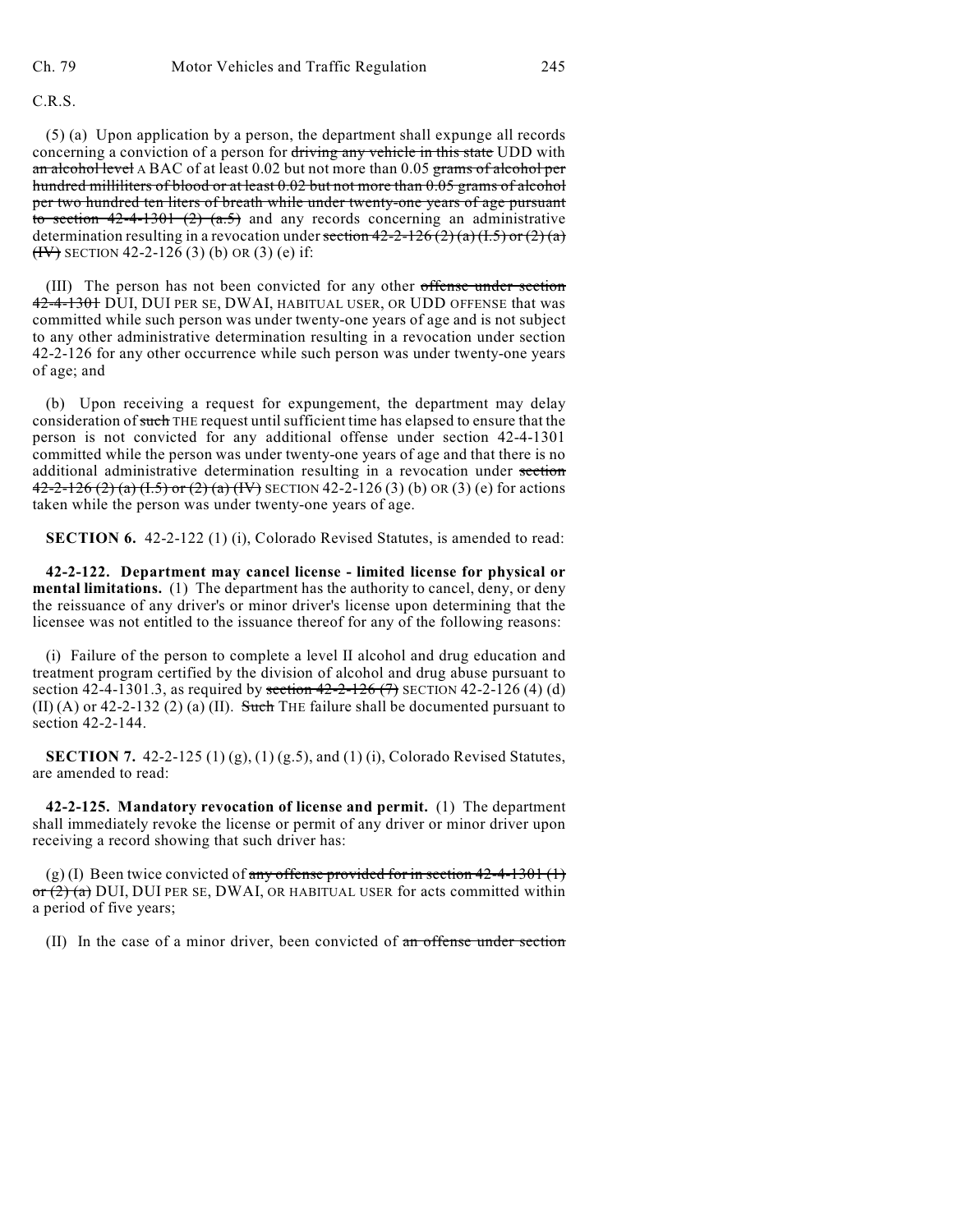$42-4-1301$  (1) or  $(2)$  (a) DUI, DUI PER SE, DWAI, OR HABITUAL USER committed while such driver was under twenty-one years of age;

 $(g.5)$  In the case of a minor driver, been convicted of an offense under section  $42-4-1301(2)(a.5)$  UDD committed when such driver was under twenty-one years of age;

(i) Been convicted of any offense provided for in section  $42-4-1301$  (1) or  $(2)(a)$ DUI, DUI PER SE, DWAI, OR HABITUAL USER and has two previous convictions of any of such offenses. The license of any driver shall be revoked for an indefinite period and shall only be reissued upon proof to the department that said driver has completed a level II alcohol and drug education and treatment program certified by the division of alcohol and drug abuse pursuant to section 42-4-1301.3 and that said driver has demonstrated knowledge of the laws and driving ability through the regular motor vehicle testing process. In no event shall such license be reissued in less than two years.

**SECTION 8.** 42-2-126.5 (8), Colorado Revised Statutes, is amended to read:

**42-2-126.5. Revocation of license based on administrative actions taken under tribal law - repeal.** (8) When a person whose license is revoked under this section has completed the terms and conditions of the tribal revocation order, the tribe shall provide the person with written notification of such THE completion and shall also send written notice to the department. When the department receives the tribe's written notification of such THE completion, the person may seek reinstatement of his or her Colorado driving privileges. Such THE person must comply with sections  $42-2-126$  (7) (c) SECTIONS 42-2-126 (4) (d), 42-2-132, and 42-7-406 to obtain a new license or otherwise restore his or her Colorado driving privileges.

**SECTION 9.** 42-2-127 (1) (a), (5) (b), (6) (b), (8) (b) (I), and (9) (a), Colorado Revised Statutes, are amended to read:

**42-2-127. Authority to suspend license - to deny license - type of conviction - points.** (1) (a) Except as provided in paragraph (b) of subsection (8) of this section, the department has the authority to suspend the license of any driver who, in accordance with the schedule of points set forth in this section, has been convicted of traffic violations resulting in the accumulation of twelve points or more within any twelve consecutive months or eighteen points or more within any twenty-four consecutive months, or, in the case of a minor driver eighteen years of age or older, who has accumulated nine points or more within any twelve consecutive months, or twelve points or more within any twenty-four consecutive months, or fourteen points or more for violations occurring after reaching the age of eighteen years, or, in the case of a minor driver under the age of eighteen years, who has accumulated more than five points within any twelve consecutive months or more than six points for violations occurring prior to reaching the age of eighteen years; except that the accumulation of points causing the subjection to suspension of the license of a chauffeur who, in the course of employment, has as a principal duty the operation of a motor vehicle shall be sixteen points in one year, twenty-four points in two years, or twenty-eight points in four years, if all the points are accumulated while said chauffeur is in the course of employment. Any provision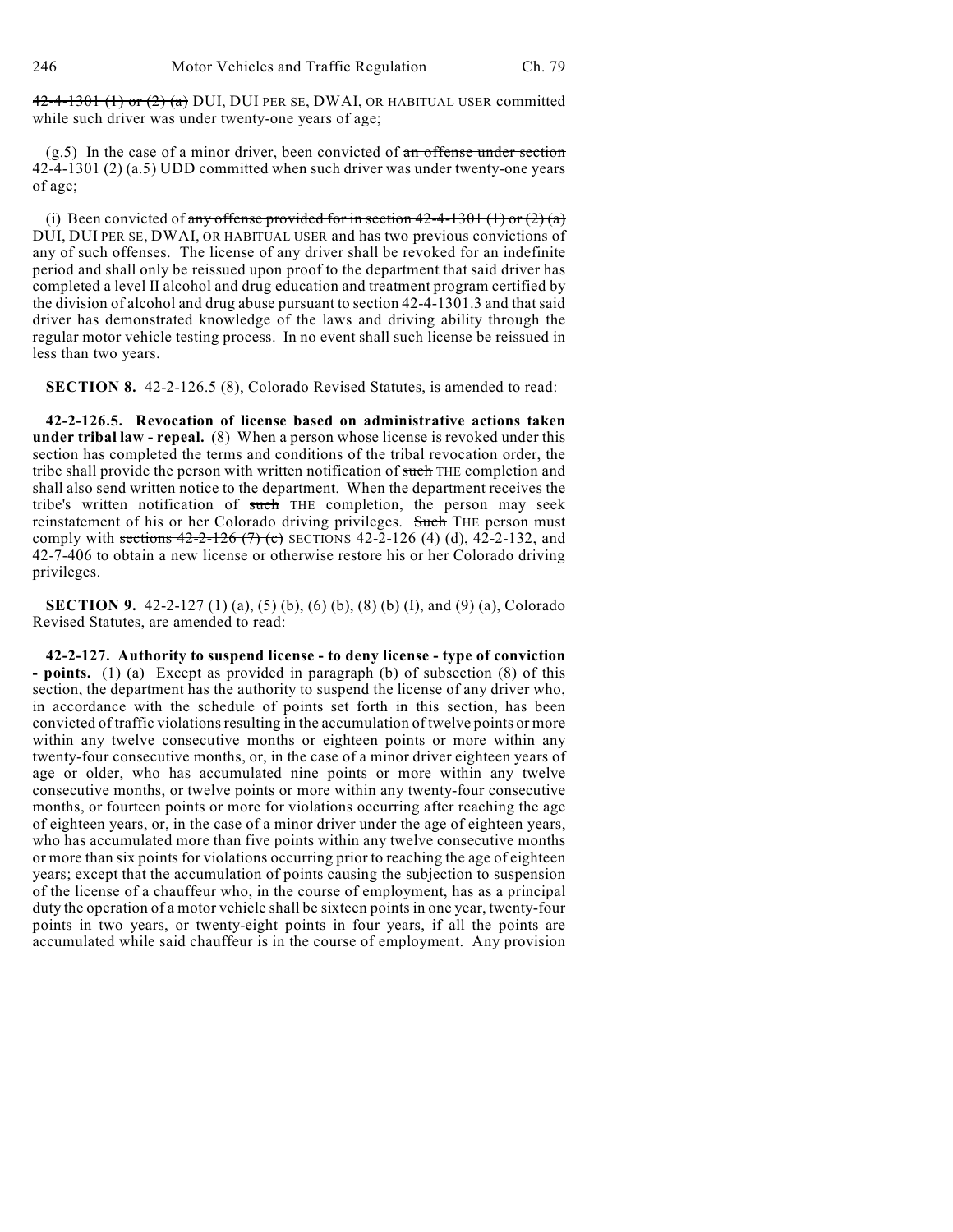of this section to the contrary notwithstanding, the license of a chauffeur who is convicted of a violation of section  $42-4-1301$  (1) or (2) DUI, DUI PER SE, DWAI, HABITUAL USER, UDD, or leaving the scene of an accident shall be suspended in the same manner as if the offense occurred outside the course of employment. Whenever a minor driver under the age of eighteen years receives a summons for a traffic violation, the minor's parent or legal guardian or, if the minor is without parents or guardian, the person who signed the minor driver's application for a license shall immediately be notified by the court from which such THE summons was issued.

(5) Point system schedule:

Type of conviction **Points** 

(b) (I) Driving while under the influence or with an excessive alcoholic content pursuant to section  $42-4-1301(1)(a)$  or  $(2)$  DUI OR DUI PER SE.......... 12

(II) Driving while under the influence of any controlled substance pursuant to section 42-4-1301 (1) (c) HABITUAL USER. .... .... .... .... .... .... ... 12 (III) Driving while ability is impaired pursuant to section  $42-4-1301$  (1) (b) DWAI..... .... .... .... .... .... .... .... .... .... .... .... .... .... . 8 (IV) For a person under twenty-one years of age, driving with an alcohol content of at least  $0.02$  but not more than  $0.05$  pursuant to section  $42-4-1301(2)$ 

(a.5) UDD. .... .... .... .... .... .... .... .... .... .... .... .... .... . 4

(6) (b) For the purposes of this article, a plea of no contest accepted by the court or the forfeiture of any bail or collateral deposited to secure a defendant's appearance in court or the failure to appear in court by a defendant charged with a violation of section  $42-4-1301$  (1) (a), (1) (c), or (2) DUI, DUI PER SE, HABITUAL USER, OR UDD who has been issued a summons and notice to appear pursuant to section 42-4-1707 as evidenced by records forwarded to the department in accordance with the provisions of section 42-2-124 shall be considered as a conviction.

(8) (b) (I) If the department's records indicate that a driver has accumulated a sufficient number of points to cause a suspension under subsection (1) of this section and the driver is subject to a current or previous license restraint with a determined reinstatement date for the same offense or conviction that caused the driver to accumulate sufficient points to warrant suspension, the department may not order a point suspension of the license of the driver unless the license or driving privilege of the driver was revoked pursuant to section  $42-2-126(2)(a)(H)$  SECTION 42-2-126 $(3)$  $(c)$ .

(9) (a) Whenever the department receives notice that a person has pled guilty to, or been found guilty by a court or a jury of, a violation of section  $42-4-1301$  (1) (a),  $(1)$  (c), or (2) (a) DUI, DUI PER SE, OR HABITUAL USER, and receives the license surrendered by the person to the court pursuant to section 42-2-129, the department shall immediately suspend the license of the person for a period of not less than one year. If the department is also required to enter a license revocation for a period of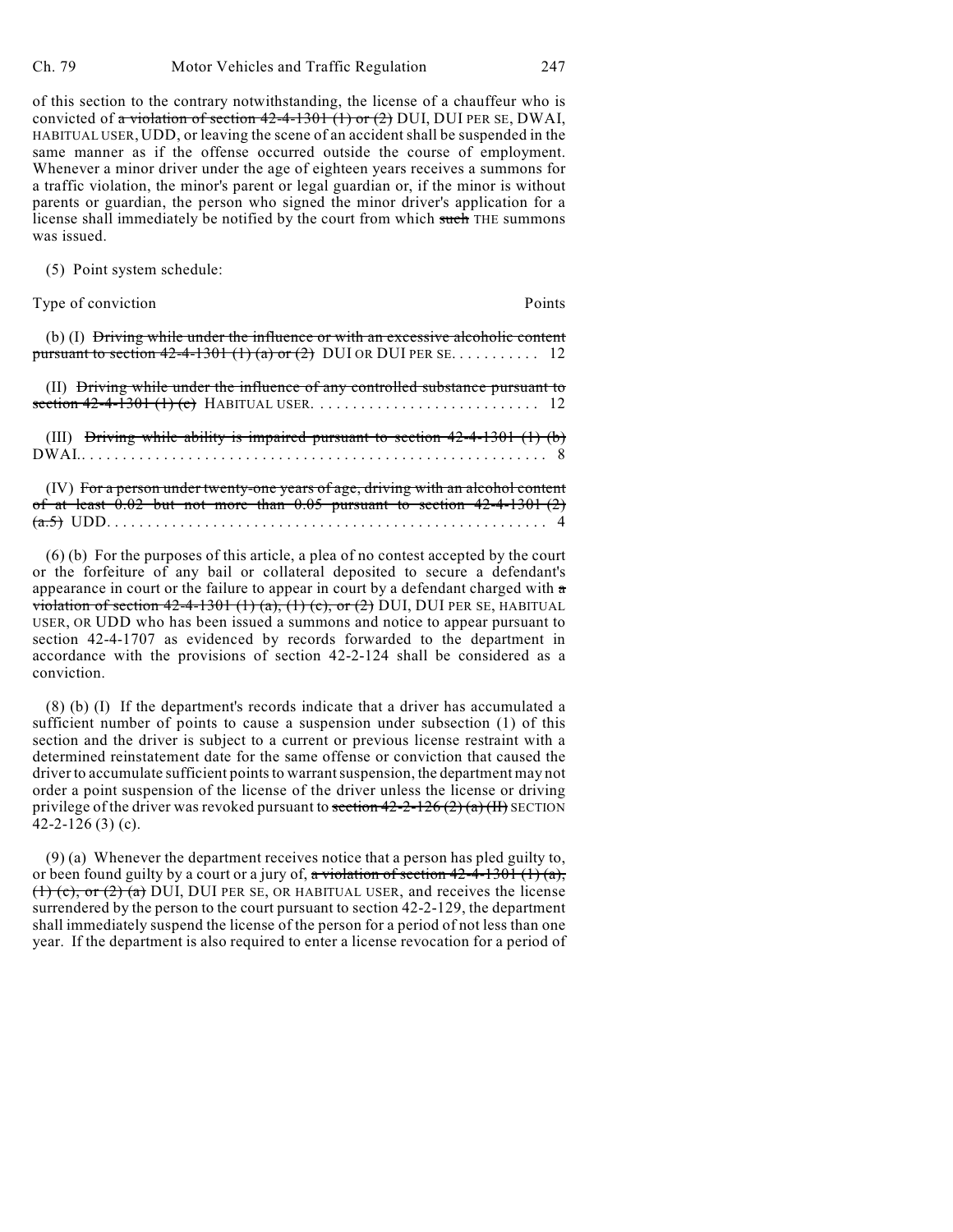one year or longer under any provision of this title based on the same conviction, the suspension shall not be entered.

**SECTION 10.** 42-2-129, Colorado Revised Statutes, is amended to read:

**42-2-129. Mandatory surrender of license or permit for driving under the influence or with excessive alcoholic content.** Upon a plea of guilty or nolo contendere, or a verdict of guilty by the court or a jury, to a violation of section 42-4-1301 (1) (a), (1) (c), or (2) (a) DUI, DUI PER SE, OR HABITUAL USER, or, for a person under twenty-one years of age, to a violation of section  $42-4-1301 (1)(a)$ ,  $(1)$  $(b)$ ,  $(1)(c)$ ,  $(2)(a)$ , or  $(2)(a.5)$  DUI, DUI PER SE, DWAI, HABITUAL USER, OR UDD, the court shall require the offender to immediately surrender the offender's driver's, minor driver's, or temporary driver's license or instruction permit to the court. The court shall forward to the department a notice of plea or verdict, on the form prescribed by the department, together with the offender's license or permit, not later than ten days after the surrender of the license or permit. Any person who does not immediately surrender such THE license or permit to the court, except for good cause shown, commits a class 2 misdemeanor traffic offense.

**SECTION 11.** 42-2-132 (2) (a) (II) (B), (2) (a) (II) (C), (2) (a) (III), and (2) (a) (IV), Colorado Revised Statutes, are amended to read:

**42-2-132. Period of suspension or revocation.** (2) (a) (II) (B) If the person was determined to be in violation of section  $42-2-126$   $(2)$   $(a)$   $(f)$  SECTION 42-2-126  $(3)$ (a) and the person had a blood alcohol level, as shown by analysis of such person's blood or breath, BAC that was 0.17 or more grams of alcohol per one hundred milliliters of blood or 0.17 or more grams of alcohol per two hundred ten liters of breath at the time of driving or within two hours after driving; or if the person's driving record otherwise indicates a designation as a persistent drunk driver as defined in section 42-1-102 (68.5), the department shall require such THE person to complete a level II alcohol and drug education and treatment program certified by the division of alcohol and drug abuse pursuant to section 42-4-1301.3.

(C) If the total period of license restraint under this subparagraph (II) is not sufficient to allow for the completion of A PERSON SEEKING REINSTATEMENT HAS NOT COMPLETED REQUIRED level II alcohol and drug education and treatment, or the documentation of completion of such education and treatment is incomplete at the time of reinstatement, THE PERSON SHALL FILE WITH THE DEPARTMENT proof of current enrollment in a level II alcohol and drug education and treatment program certified by the division of alcohol and drug abuse pursuant to section 42-4-1301.3, on a form approved by the department. shall be filed with the department.

(III) In the case of a minor driver whose license has been revoked as a result of one conviction for any offense provided for in section  $42-4-1301$  (1) or (2) DUI, DUI PER SE, DWAI, HABITUAL USER, OR UDD, the minor driver, unless otherwise required after an evaluation made by an alcohol and drug evaluation specialist certified by the division of alcohol and drug abuse, PURSUANT TO SECTION 42-4-1301.3, must complete a level I alcohol and drug education program certified by the division of alcohol and drug abuse. pursuant to section 42-4-1301.3.

(IV) Any person whose license or privilege to drive a motor vehicle on the public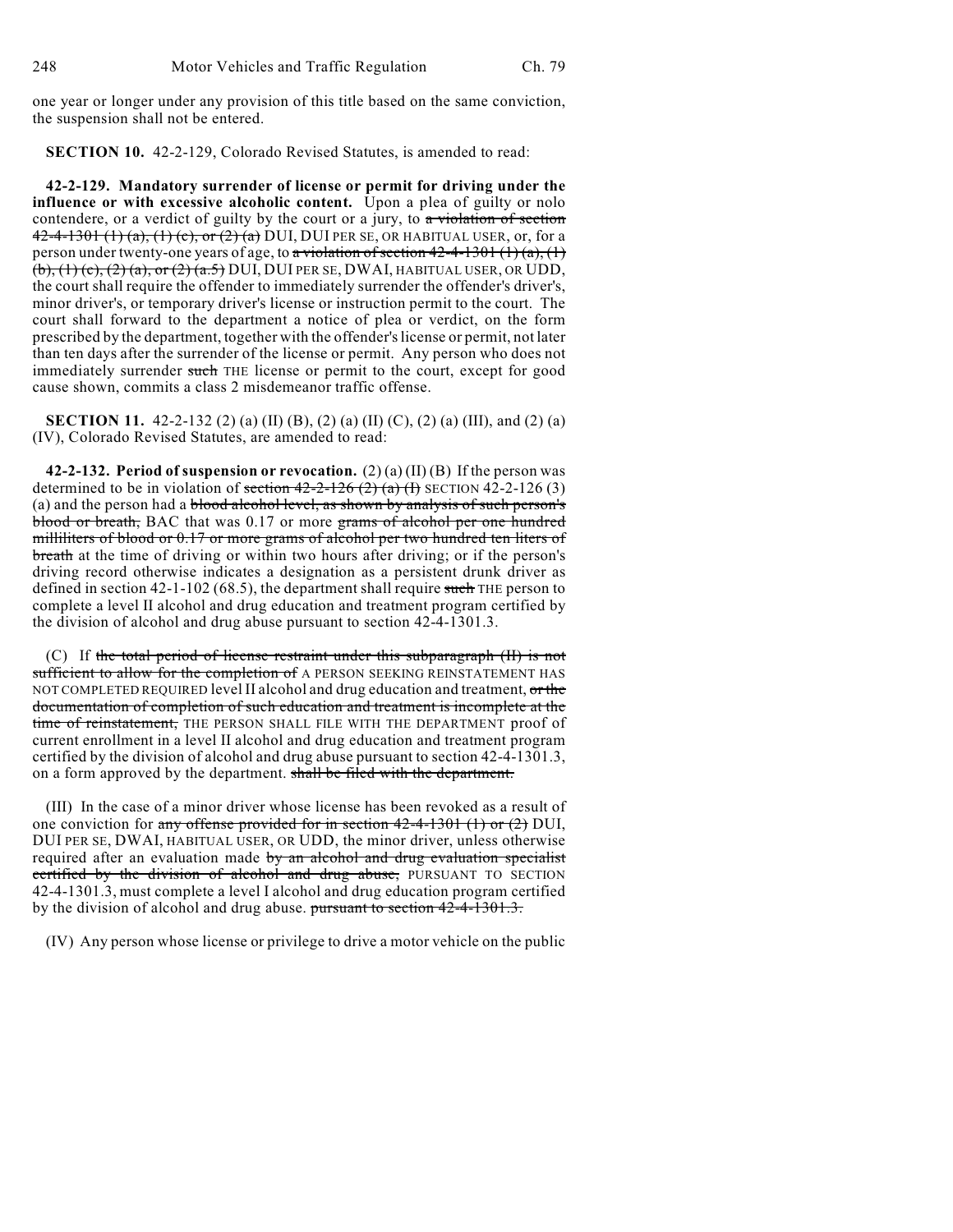highways has been revoked under section  $42-2-125$  (1) (g) (I) or (1) (i) or  $42-2-203$ where the revocation was due in part to a violation of section 42-4-130+ DUI, DUI PER SE, DWAI, OR HABITUAL USER CONVICTION shall be required to present an affidavit stating that the person has obtained at the person's own expense a signed lease agreement for the installation and use of an approved ignition interlock device, as defined in section 42-2-132.5 (7), in each motor vehicle on which the person's name appears on the registration and any other vehicle that the person may drive during the period of the restricted license and a copy of each signed lease agreement.

**SECTION 12.** 42-2-132.5 (1) (a), (1) (b.5), (1) (c), and (1.5) (a), Colorado Revised Statutes, are amended to read:

**42-2-132.5. Mandatory and voluntary restricted licenses following alcohol conviction.** (1) The following persons shall be required to hold a restricted license pursuant to this section for at least one year prior to being eligible to obtain any other driver's license issued under this article:

(a) Any person who has been convicted on two or more occasions of DUI or DUI per se, as defined in section 42-4-1300.3, which offenses were committed within a period of five years and one of the offenses occurred on or after July 1, 1999, and on or before June 30, 2000;

(b.5) Any person whose license has been revoked pursuant to the provisions of section 42-2-126 when the person's blood alcohol level, as shown by analysis of the person's blood or breath, BAC was 0.17 or more grams of alcohol per one hundred milliliters of blood or 0.17 or more grams of alcohol per two hundred ten liters of breath at the time of driving or within two hours after driving;

(c) Any person whose privilege to drive was revoked under section 42-2-203 where the revocation was due in part because of a violation of section 42-4-1301 DUI, DUI PER SE, DWAI, OR HABITUAL USER CONVICTION and one of the offenses giving rise to the revocation occurred on or after July 1, 2000; or

(1.5) (a) A person whose privilege to drive has been revoked for more than one year because of a violation of any provision of section  $42-4-1301$  (1) (a), (1) (b), or  $(2)$  DUI, DUI PER SE, OR DWAI CONVICTION or has been revoked for more than one year under any provision of section 42-2-126 may voluntarily apply for an early reinstatement with a restricted license under the provisions of this section after the person's privilege to drive has been revoked for one year. The restrictions imposed pursuant to this section shall remain in effect for the longer of one year or the total time period remaining on the license restraint prior to early reinstatement.

**SECTION 13.** 42-2-138 (1) (a) and (1) (d), Colorado Revised Statutes, are amended to read:

**42-2-138. Driving under restraint - penalty.** (1) (a) Any person who drives a motor vehicle or off-highway vehicle upon any highway of this state with knowledge that such THE person's license or privilege to drive, either as a resident or a nonresident, is under restraint for any reason other than conviction of an alcohol-related driving offense pursuant to section 42-4-1301 (1) or (2) DUI, DUI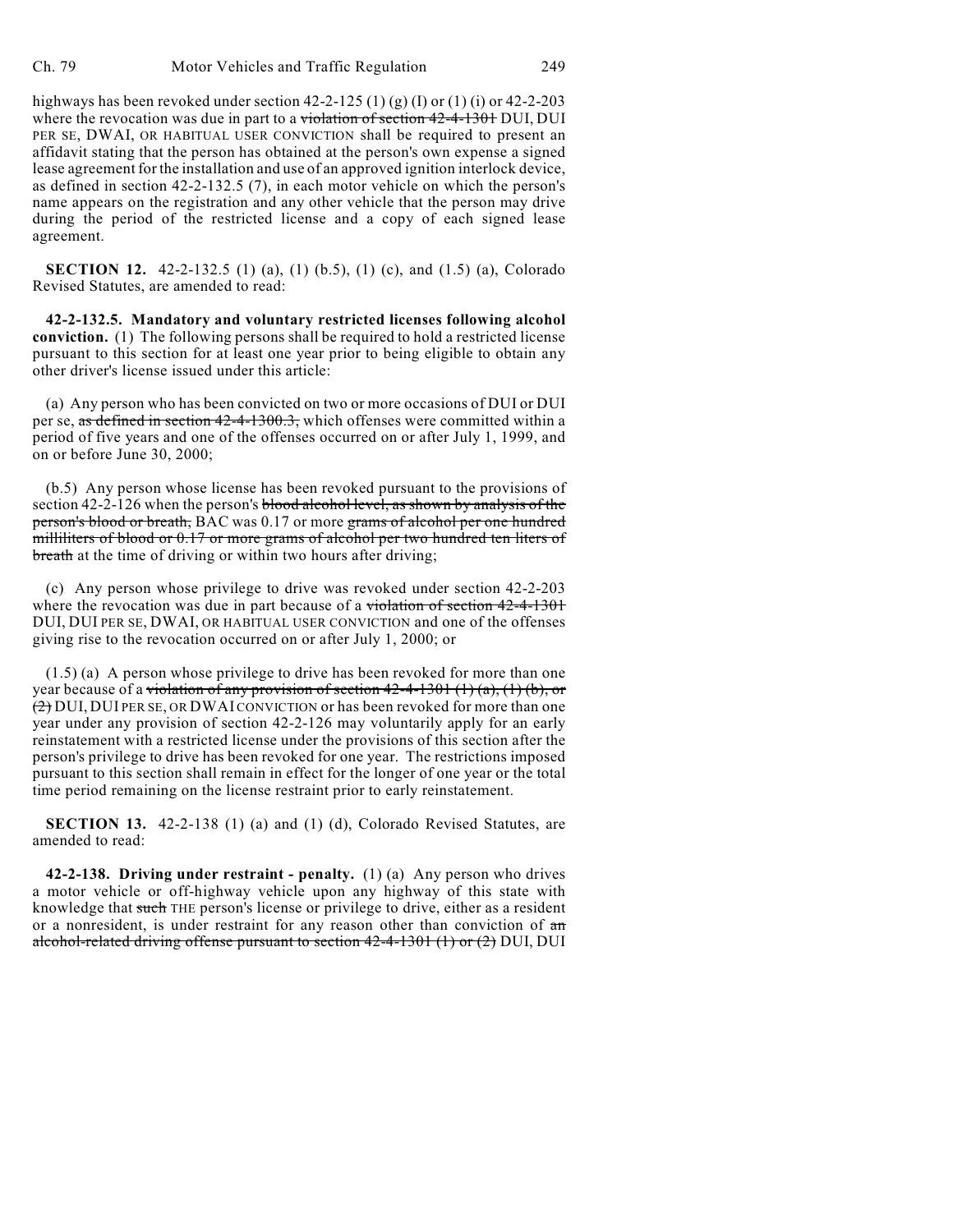PER SE, DWAI, HABITUAL USER, OR UDD is guilty of a misdemeanor and, upon conviction thereof, shall be punished by imprisonment in the county jail for not less than five days nor more than six months, and, in the discretion of the court, a fine of not less than fifty dollars nor more than five hundred dollars may be imposed. The minimum sentence imposed by this paragraph (a) shall be mandatory, and the court shall not grant probation or a suspended sentence, in whole or in part, or reduce or suspend the fine under this paragraph (a); but, in a case where the defendant is convicted although the defendant established that he or she had to drive the motor vehicle in violation of this paragraph (a) because of an emergency, the mandatory jail sentence or the fine, if any, shall not apply, and the court may impose a sentence of imprisonment in the county jail for a period of not more than six months and a fine of not more than five hundred dollars. Such minimum sentence need not be five consecutive days but may be served during any thirty-day period.

(d) (I) A person who drives a motor vehicle or off-highway vehicle upon any highway of this state with knowledge that such THE person's license or privilege to drive, either as a resident or nonresident, is restrained under section  $42-2-126(2)$  (a) SECTION 42-2-126 (3), is restrained solely or partially because of a conviction of  $\alpha$ driving offense pursuant to section  $42-4-1301$  (1) or (2) DUI, DUI PER SER, DWAI, HABITUAL USER, OR UDD, or is restrained in another state solely or partially because of an alcohol-related driving offense is guilty of a misdemeanor and, upon conviction thereof, shall be punished by imprisonment in the county jail for not less than thirty days nor more than one year and, in the discretion of the court, by a fine of not less than five hundred dollars nor more than one thousand dollars. Upon a second or subsequent conviction, such THE person shall be punished by imprisonment in the county jail for not less than ninety days nor more than two years and, in the discretion of the court, by a fine of not less than five hundred dollars nor more than three thousand dollars. The minimum county jail sentence imposed by this subparagraph (I) shall be mandatory, and the court shall not grant probation or a suspended sentence thereof; but, in a case where the defendant is convicted although the defendant established that he or she had to drive the motor vehicle in violation of this subparagraph (I) because of an emergency, the mandatory jail sentence, if any, shall not apply, and, for a first conviction, the court may impose a sentence of imprisonment in the county jail for a period of not more than one year and, in the discretion of the court, a fine of not more than one thousand dollars, and, for a second or subsequent conviction, the court may impose a sentence of imprisonment in the county jail for a period of not more than two years and, in the discretion of the court, a fine of not more than three thousand dollars.

(II) In any trial for a violation of subparagraph (I) of this paragraph (d), a duly authenticated copy of the record of the defendant's former convictions and judgments for an alcohol-related driving offense pursuant to section 42-4-1301 (1) or (2) DUI, DUI PER SE, DWAI, HABITUAL USER, OR UDD or an alcohol-related offense committed in another state from any court of record or a certified copy of the record of any denial or revocation of the defendant's driving privilege under section  $42-2-126$  (2) (a) SECTION 42-2-126 (3) from the department shall be prima facie evidence of such THE convictions, judgments, denials, or revocations and may be used in evidence against such THE defendant. Identification photographs and fingerprints that are part of the record of such THE former convictions, judgments, denials, or revocations and such THE defendant's incarceration after sentencing for any of such THE former convictions, judgments, denials, or revocations shall be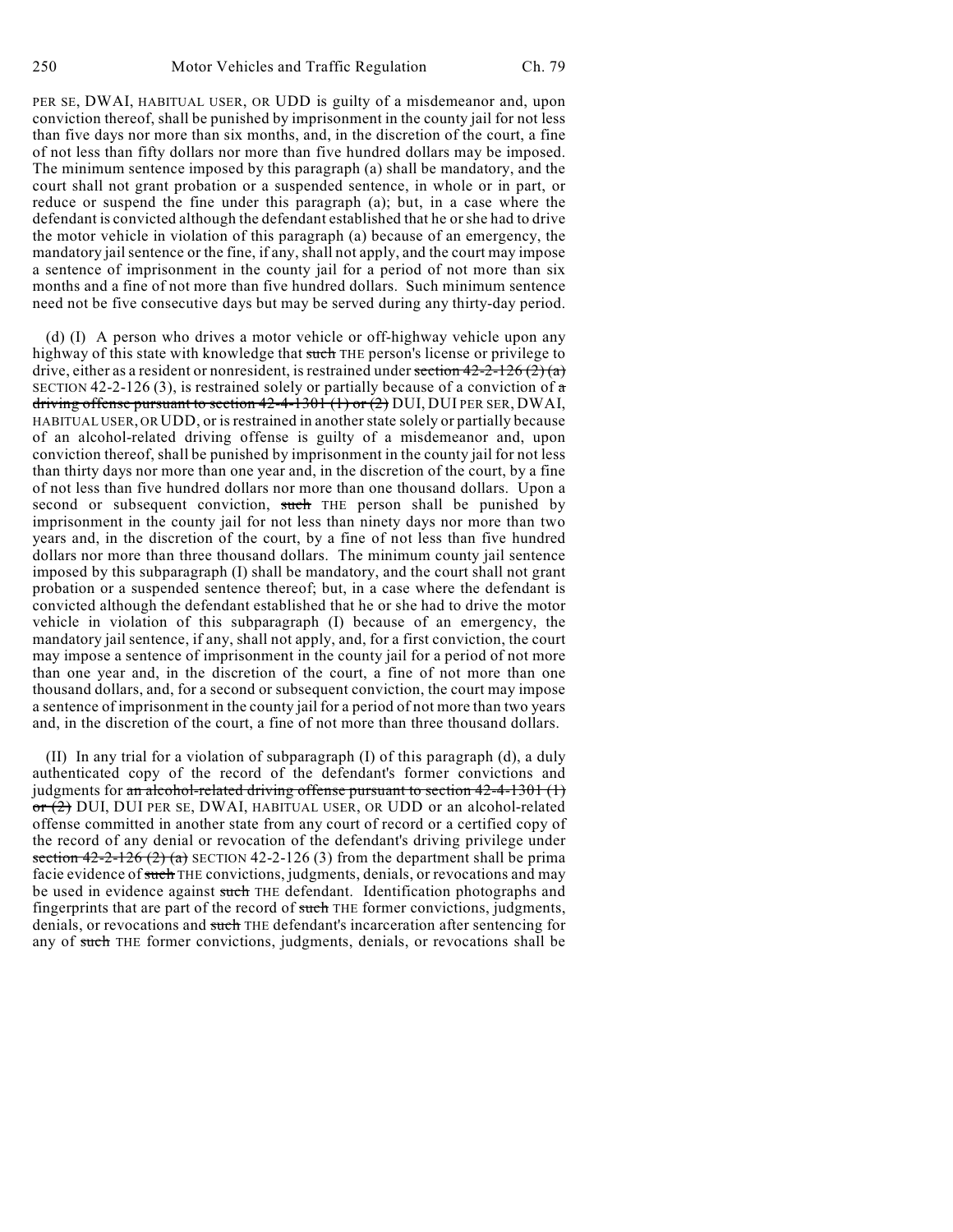prima facie evidence of the identity of such THE defendant and may be used in evidence against the defendant.

**SECTION 14.** 42-2-144 (1), Colorado Revised Statutes, is amended to read:

**42-2-144. Reporting by certified level II alcohol and drug education and treatment providers - notice of administrative remedies against a driver's license - rules.** (1) The department shall require all providers of level II alcohol and drug education and treatment programs certified by the division of alcohol and drug abuse pursuant to section 42-4-1301.3 to provide quarterly reports to the department about each person who is enrolled and who has filed proof of such enrollment with the department as required by section  $42-2-126(7)$  (c) (HH) SECTION 42-2-126 (4) (d) (II).

**SECTION 15.** 42-2-202 (2) (a) (I), Colorado Revised Statutes, is amended to read:

**42-2-202. Habitual offenders - frequency and type of violations.** (2) (a) An habitual offender is a person having three or more convictions of any of the following separate and distinct offenses arising out of separate acts committed within a period of seven years:

(I) Driving a motor vehicle in violation of any provision of section  $42-4-1301$  (1)  $\sigma$   $(2)$   $(a)$  DUI, DUI PER SE, DWAI, OR HABITUAL USER;

**SECTION 16.** 42-2-206 (1) (b) (I) (A) and (1) (b) (I) (B), Colorado Revised Statutes, are amended to read:

**42-2-206. Driving after revocation prohibited.** (1) (b) (I) A person commits the crime of aggravated driving with a revoked license if he or she is found to be an habitual offender and thereafter operates a motor vehicle in this state while the revocation of the department prohibiting such operation is in effect and, as a part of the same criminal episode, also commits any of the following offenses:

(A) Driving under the influence, as described in section  $42-4-1301$  (1) (a) DUI OR DUI PER SE;

(B) Driving while ability impaired, as described in section  $42-4-1301$  (1) (b) DWAI;

**SECTION 17.** 42-2-403 (2) (d), Colorado Revised Statutes, is amended to read:

**42-2-403. Department authority - rules - federal requirements.** (2) (d) The department may not consider the following with regard to an application from a person for a commercial driver's license:

(I) A conviction under section  $42-4-1301$   $(2)$   $(a.5)$  FOR UDD;

(II) A license revocation imposed under section  $42-2-126$  (2) (a) (I.5) SECTION 42-2-126 (3) (b) if the person was under twenty-one years of age at the time of the offense and such person drove a motor vehicle while such person's blood alcohol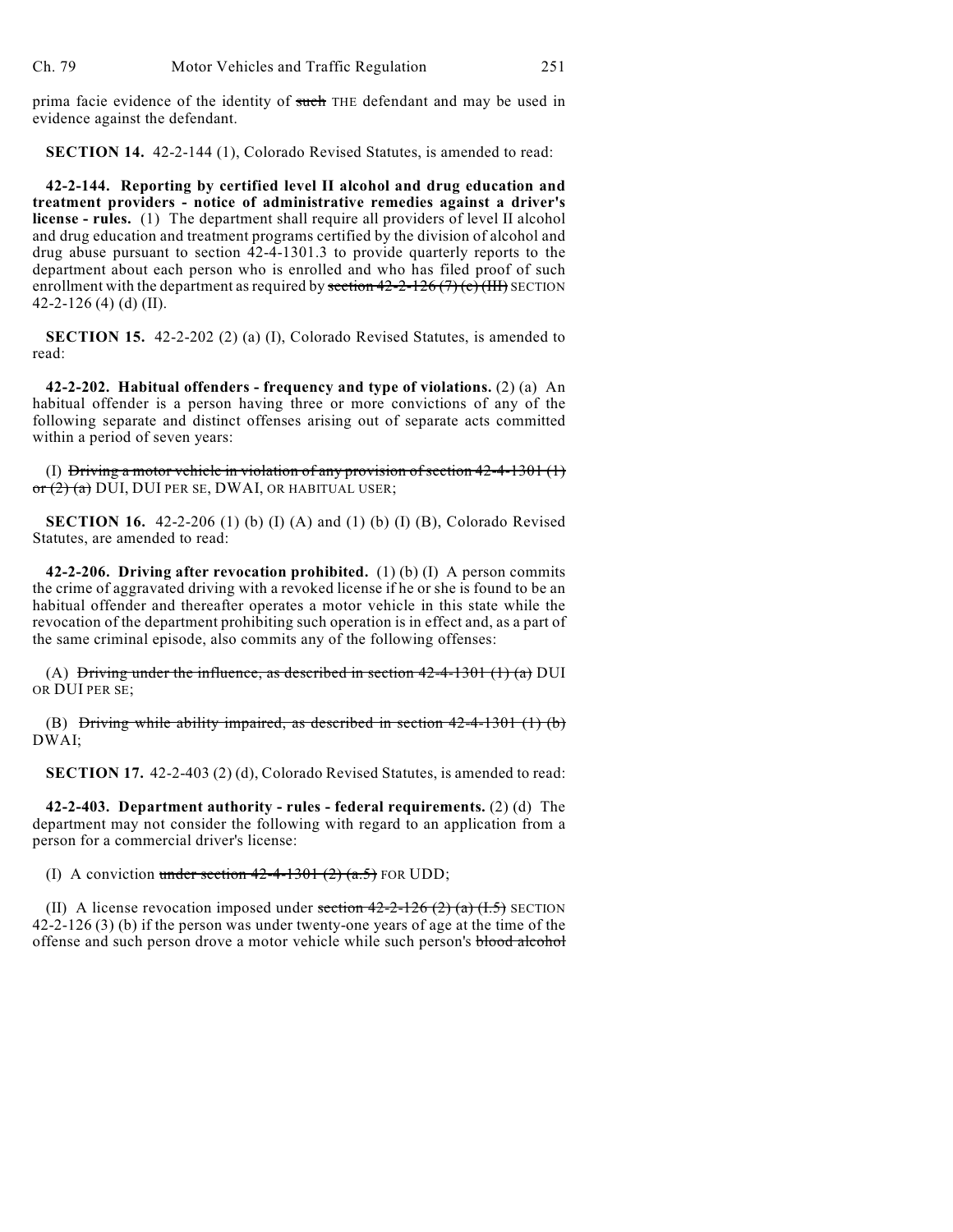252 Motor Vehicles and Traffic Regulation Ch. 79

content BAC was at least 0.02 but not more than 0.05; grams of alcohol per one hundred milliliters of blood or at least 0.02 but not more than 0.05 grams of alcohol per two hundred ten liters of breath; or

(III) A license revocation imposed under section  $42-2-126$  (2) (a) (IV) SECTION 42-2-126 (3) (e) if the person was under twenty-one years of age at the time of the offense and such person drove a commercial motor vehicle while such person's blood alcohol content BAC was at least 0.02 but less than 0.04. grams of alcohol per one hundred milliliters of blood or at least 0.02 but less than 0.04 grams of alcohol per two hundred ten liters of breath.

**SECTION 18.** 42-2-405 (3) (a), Colorado Revised Statutes, is amended to read:

**42-2-405. Driver's license disciplinary actions - grounds for denial suspension - revocation - disqualification.** (3) For purposes of the imposition of restraints and sanctions against commercial driving privileges:

(a) A conviction for violating section  $42-4-1301$  (1) or  $(2)$  (a) DUI, DUI PER SE, DWAI, OR HABITUAL USER, or a substantially similar law of any other state pertaining to drinking and driving, or an administrative determination of a violation of section  $42-2-126$  (2) (a) (I) or (2) (a) (I.5) SECTION 42-2-126 (3) (a) OR (3) (b) shall be deemed driving under the influence; and

**SECTION 19.** 42-3-303 (1) (a), Colorado Revised Statutes, is amended to read:

**42-3-303. Persistent drunk driver cash fund - programs to deter persistent** drunk drivers. (1) There is hereby created in the state treasury the persistent drunk driver cash fund, which shall be composed of moneys collected for penalty surcharges under section 42-4-1301 (7) (d) (II). The moneys in such fund are subject to annual appropriation by the general assembly:

(a) To pay the costs incurred by the department concerning persistent drunk drivers under sections  $42-2-126$   $(2.5)$  SECTIONS  $42-2-126$   $(10)$  and  $42-7-406$   $(1.5)$ ;

**SECTION 20.** 42-4-1701 (3) (a) (II) (A), Colorado Revised Statutes, is amended to read:

**42-4-1701. Traffic offenses and infractions classified - penalties - penalty and surcharge schedule.** (3) (a) (II) (A) Except as provided in subsections (4) and (5) of this section and in sections  $42-4-1301$  (7),  $\overline{42-4-1301.2}$ ,  $\overline{(2)}$ ,  $42-4-1301.3$ , and 42-4-1301.4, misdemeanor traffic offenses are divided into two classes which are distinguished from one another by the following penalties which are authorized upon conviction:

| Class | Minimum<br><b>Sentence</b>                        | Maximum<br><b>Sentence</b>                         |
|-------|---------------------------------------------------|----------------------------------------------------|
|       | Ten days imprisonment,<br>or \$100 fine, or both. | One year imprisonment,<br>or \$1000 fine, or both. |
|       | Ten days imprisonment,                            | Ninety days imprisonment,                          |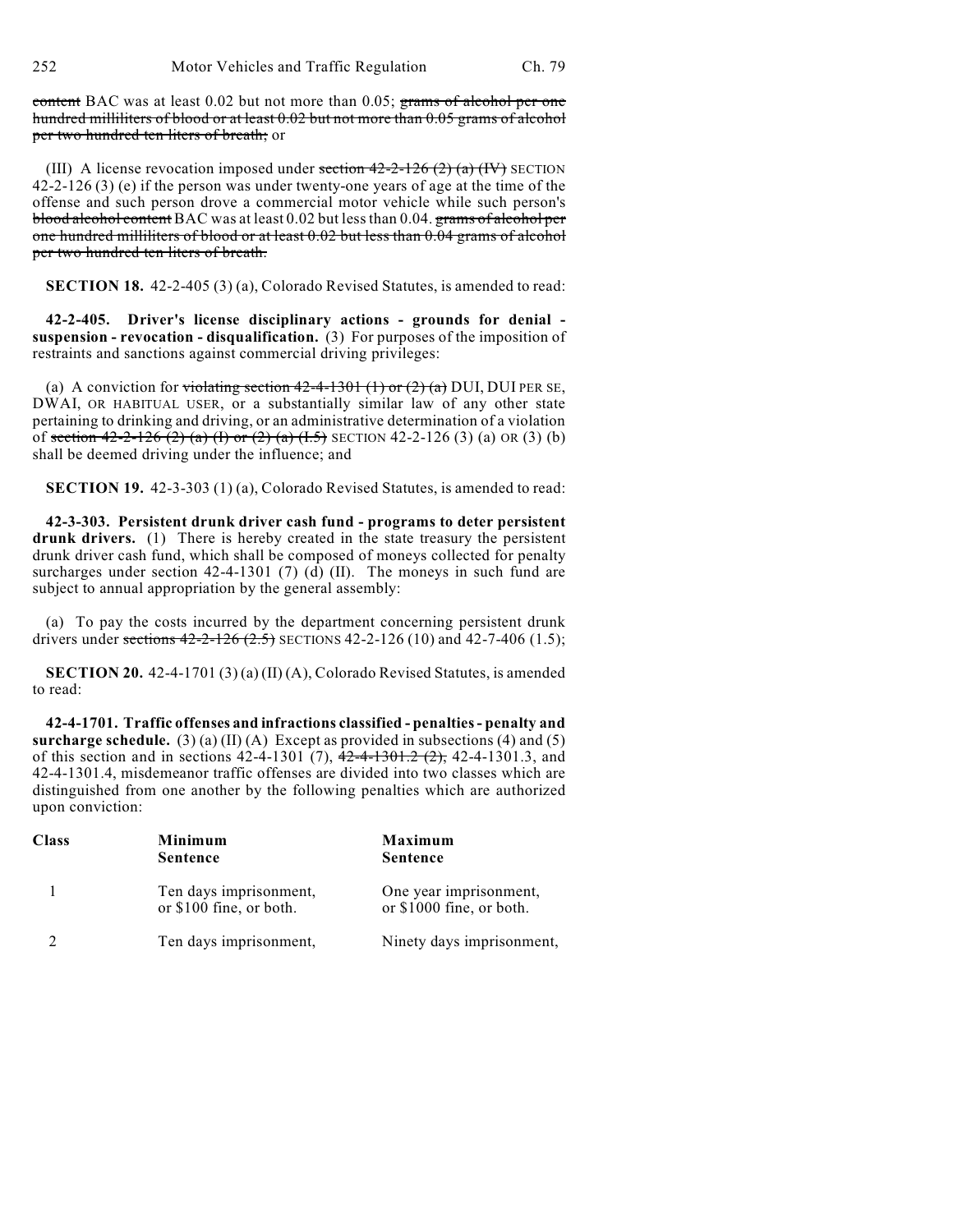or \$10 fine, or both. or \$300 fine, or both.

**SECTION 21.** 42-4-1702 (1), Colorado Revised Statutes, is amended to read:

**42-4-1702. Alcohol- or drug-related traffic offenses - collateral attack.** (1) Except as otherwise provided in paragraph (b) of this subsection (1), no person against whom a judgment has been entered for  $\alpha$  violation of section 42-4-1301 (1) or (2) DUI, DUI PER SE, DWAI, HABITUAL USER, OR UDD shall collaterally attack the validity of that judgment unless such attack is commenced within six months after the date of entry of the judgment.

**SECTION 22.** 42-4-1705 (1) (c) and (3), Colorado Revised Statutes, are amended to read:

**42-4-1705. Person arrested to be taken before the proper court.** (1) Whenever a person is arrested for any violation of this article punishable as a misdemeanor, the arrested person shall be taken without unnecessary delay before a county judge who has jurisdiction of such offense as provided by law, in any of the following cases:

(c) When the person is arrested and charged with a violation of section 42-4-1301  $(1)$   $(a)$ ,  $(1)$   $(c)$ , or  $(2)$  DUI, DUI PER SE, HABITUAL USER, OR UDD;

(3) Any other provision of law to the contrary notwithstanding, a police officer may place a person who has been arrested and charged with a violation of section  $42-4-1301$  (1) (a) or (2) DUI, DUI PER SE, OR UDD and who has been given a written notice or summons to appear in court as provided in section 42-4-1707 in a state-approved treatment facility for alcoholism even though entry or other record of such arrest and charge has been made. Such placement shall be governed by part 3 of article 1 of title 25, C.R.S., except where in conflict with this section.

**SECTION 23.** The introductory portion to 42-4-1715 (1) (b) (I) and 42-4-1715 (1) (b) (II) and (4) (a) (II), Colorado Revised Statutes, are amended to read:

**42-4-1715. Convictions, judgments, and charges recorded - public inspection.** (1) (b) (I) Upon application by a person, the court shall expunge all records concerning a conviction of the person for driving any vehicle in this state with an alcohol level UDD WITH A BAC of at least 0.02 but not more than 0.05 grams of alcohol per hundred milliliters of blood or at least 0.02 but not more than 0.05 grams of alcohol per two hundred ten liters of breath while under twenty-one years of age pursuant to section  $42-4-1301$   $(2)$   $(a.5)$  if:

(II) Upon receiving a request for expungement, the court may delay consideration of such request until sufficient time has elapsed to ensure that the person is not convicted for any additional offense under section 42-4-1301 OF DUI, DUI PER SE, DWAI, HABITUAL USER, OR UDD committed while the person was under twenty-one years of age.

(4) (a) Every court of record shall also forward a like report to the department:

(II) Upon the dismissal of a charge for  $\pi$  violation of section 42-4-1301 (1) or (2)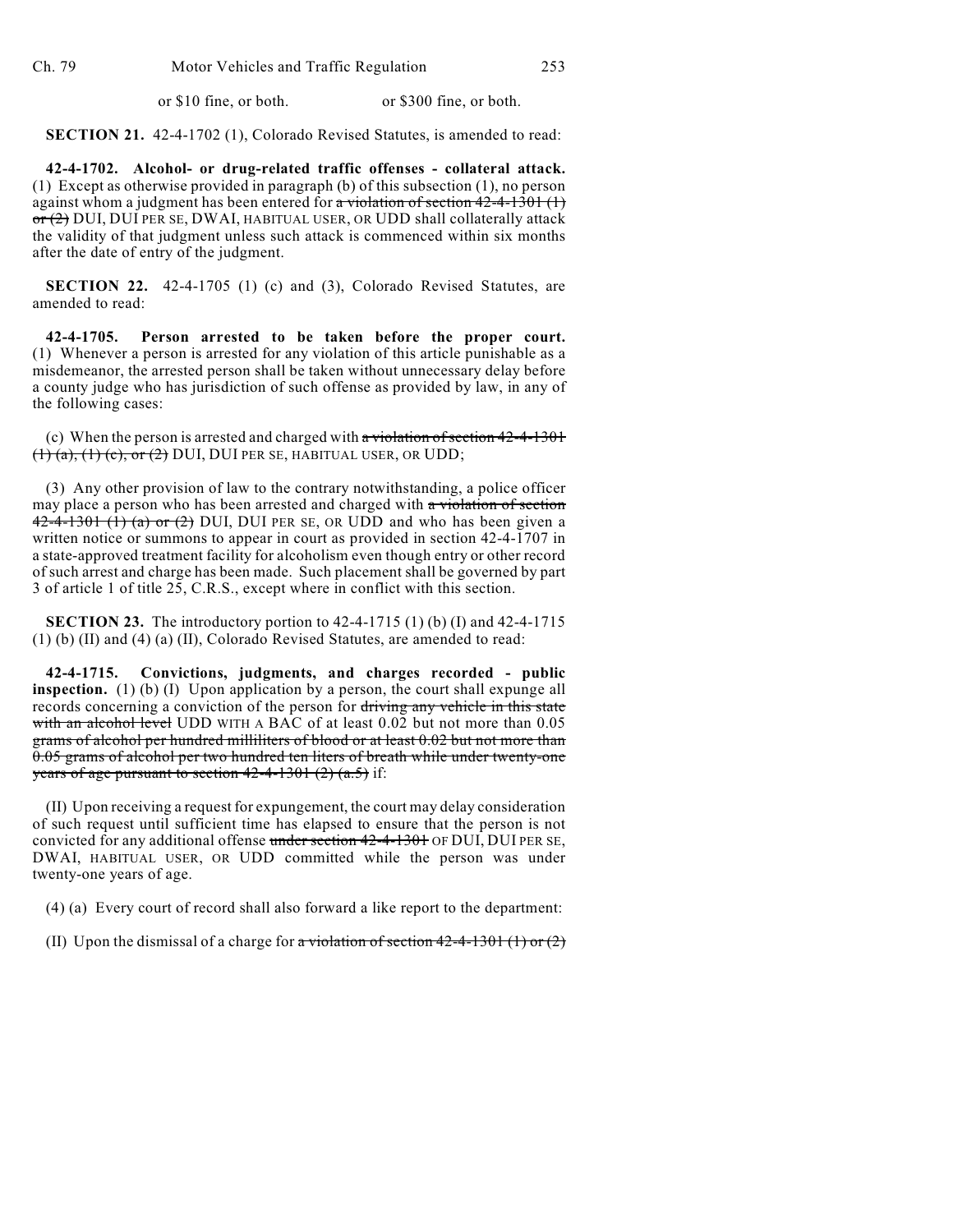DUI, DUI PER SE, DWAI, HABITUAL USER, OR UDD or if the original charge was for a violation of section  $42-4-1301$  (1) or (2) DUI, DUI PER SE, DWAI, HABITUAL USER, OR UDD and the conviction was for a non-alcohol- or non-drug-related traffic offense.

**SECTION 24.** 42-7-406 (1) and the introductory portion to 42-7-406 (1.5) (a), Colorado Revised Statutes, are amended to read:

**42-7-406. Proof required under certain conditions.** (1) Whenever the director revokes the license of any person under section 42-2-125 or 42-2-126, or cancels any license under section 42-2-122 because of the licensee's inability to operate a motor vehicle because of physical or mental incompetence, or cancels any probationary license under section 42-2-127, the director shall not issue to or continue in effect for any such person any new or renewal of license until permitted under the motor vehicle laws of this state, and not then until and unless such person files or has filed and maintains proof of financial responsibility as provided in this article; except that persons whose licenses are canceled pursuant to section 42-2-122  $(2.5)$ , revoked pursuant to section 42-2-125  $(1)$  (m) or  $(1)$  (n), revoked for a first offense under section 42-2-125 (1) (g.5) or a first offense under section  $42-2-126$  $(2)$  (a) (I.5) or (2) (a) (IV) SECTION 42-2-126 (3) (b) OR (3) (e), suspended pursuant to section  $42-2-127.3$  or denied pursuant to section  $42-2-104$  (3) (f) based upon a conviction under section 18-4-509, C.R.S., or a conviction under section 18-4-501, C.R.S., where the underlying factual basis involved defacing property, or any counterpart municipal charter or ordinance offense to either of said sections, shall not be required to file proof of financial responsibility in order to be relicensed.

 $(1.5)$  (a) Whenever the director revokes the license of a person under section  $\overline{42-2-126(2)(a)(1),(2)(a)(11)},$  or  $\overline{(2)(a)(11)}$  SECTION 42-2-126 (3) (a), (3) (c), OR (3) (d) for a second or subsequent offense and such person was driving the same vehicle in two or more of such offenses but did not own such vehicle, the director shall mail a notice to the owner of the vehicle pursuant to section 42-2-119 (2). In such notice, the director shall inform the owner that:

**SECTION 25.** 42-7-408 (1) (c), Colorado Revised Statutes, is amended to read:

**42-7-408. Proof of financial responsibility - methods of giving proof duration - exception.** (1) (c) Notwithstanding the three-year requirement in paragraph (b) of this subsection (1):

(I) If an insured has been found guilty of  $\alpha$  driving offense pursuant to section  $42-4-1301$  (1) or (2) (a) DUI, DUI PER SE, DWAI, OR HABITUAL USER or if the insured's license has been revoked pursuant to section 42-2-126, other than a revocation under section  $42-2-126(2)$  (a)  $(1.5)$  or  $(2)$  (a)  $(IV)$  SECTION 42-2-126 (3) (b) OR (3) (e), only one time and no accident was involved in such offense, proof of financial responsibility for the future shall be required to be maintained only for as long as the insured's driving privilege is ordered to be under restraint, up to a maximum of three years. The time period for maintaining the future proof of liability insurance shall begin at the time the driver reinstates his or her driving privilege.

(II) If an insured has been found guilty of a second or subsequent offense of